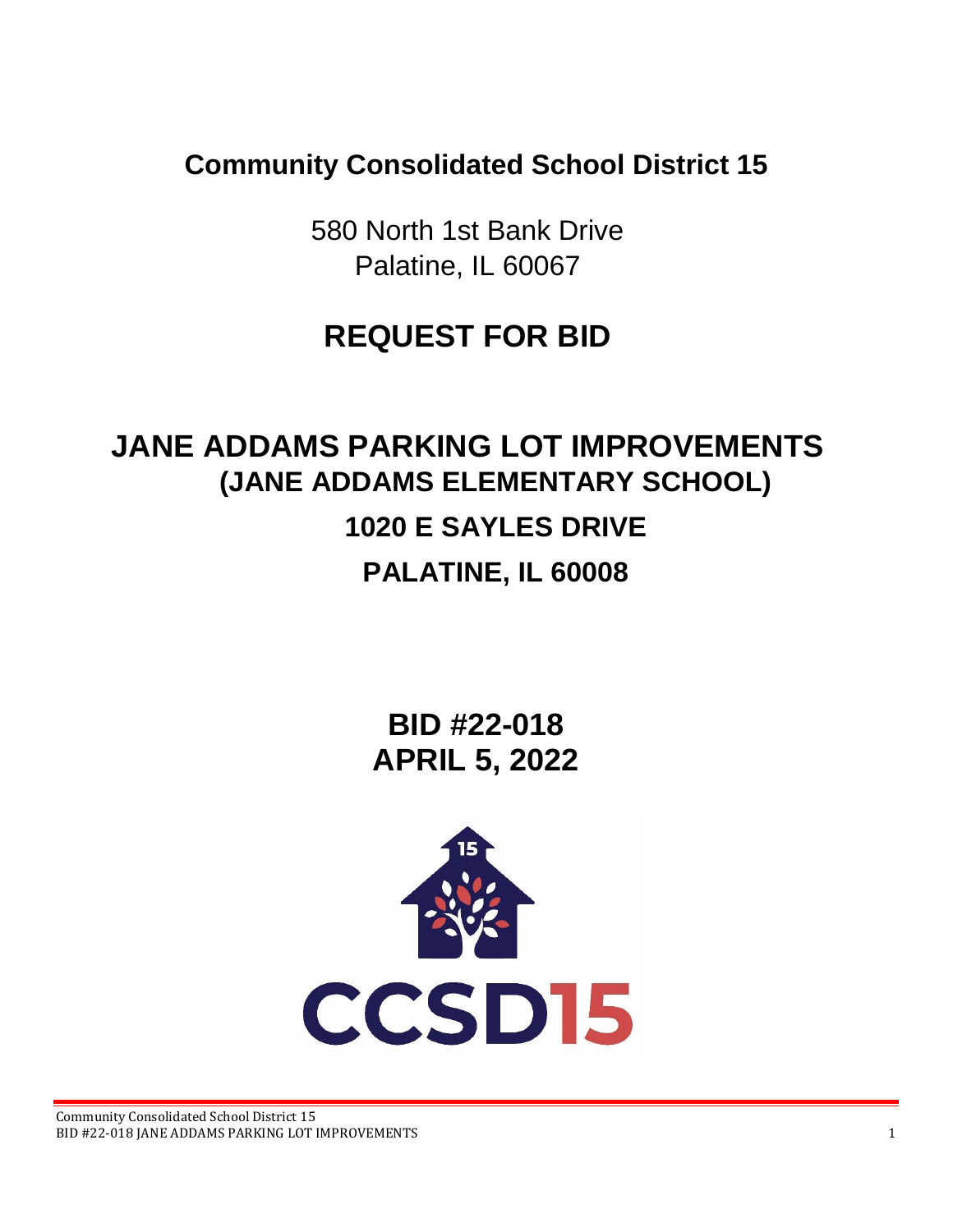### **TABLE OF CONTENTS**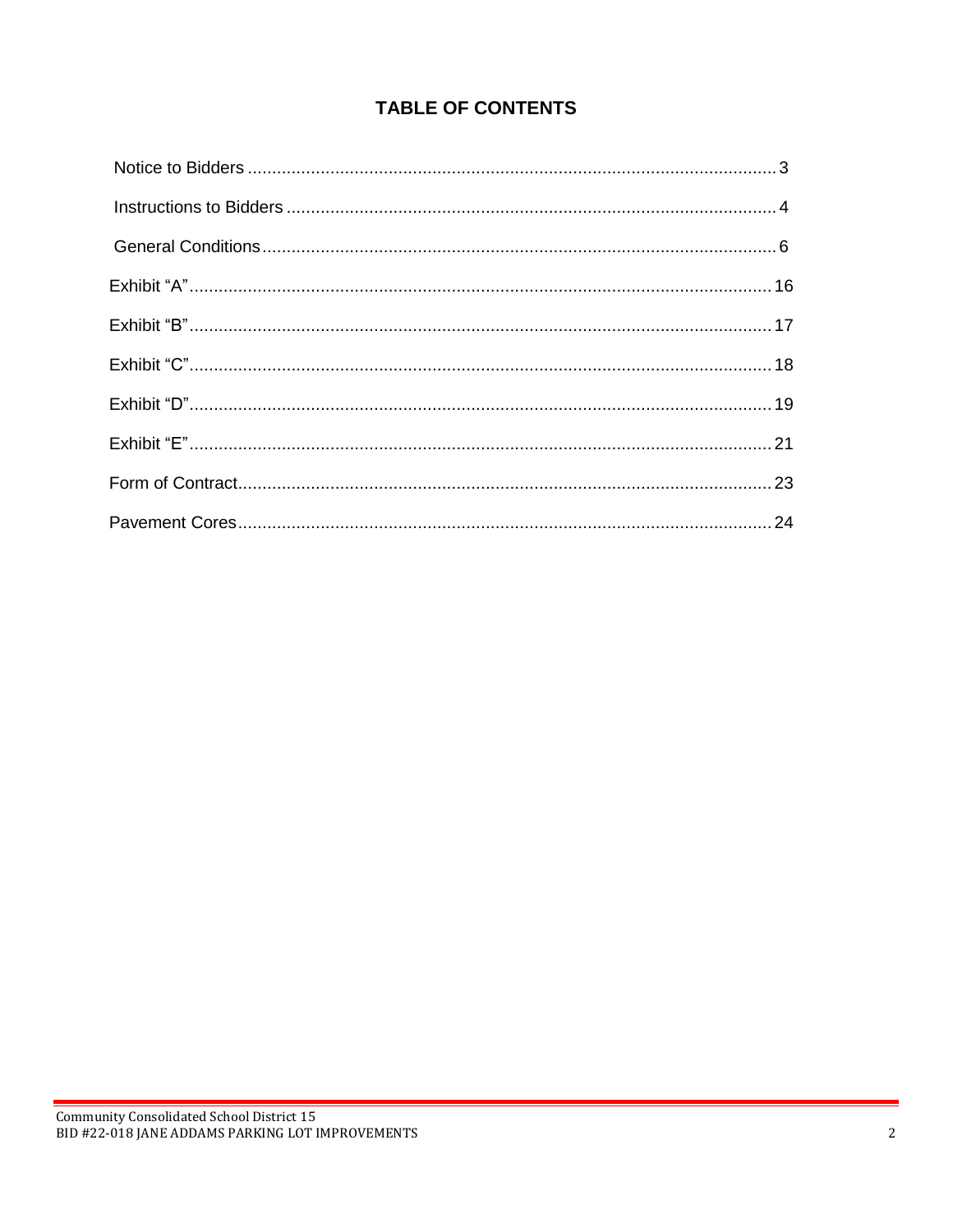#### Bid # 22-018 NOTICE TO BIDDERS JANE ADDAMS PARKING LOT IMPROVEMENTS APRIL 5, 2022

The Board of Education of Community Consolidated School District 15, 580 North 1st Bank Drive, 60067, will receive Bids for JANE ADDAMS PARKING LOT IMPROVEMENTS all in accordance with the contract documents including specifications as filed with the Purchasing Coordinator in the Business Office.

Contract documents are on file and may be examined any time after April 5, 2022.

| <b>Bid Delivery Address:</b> | <b>Board of Education</b><br><b>Community Consolidated School District 15</b><br>580 North 1 <sup>st</sup> Bank Drive<br>Palatine, Illinois 60067<br>Attn: TARI FARINA, Purchasing Coordinator |
|------------------------------|------------------------------------------------------------------------------------------------------------------------------------------------------------------------------------------------|
| Bid Due Date:                | FRIDAY, APRIL 29, 2022 AT 10:00 A.M. LOCAL TIME                                                                                                                                                |
|                              | <b>Board of Education Office</b><br>Joseph M. Kiszka Educational Service<br>Center 580 North 1st Bank Drive<br>Palatine, Illinois<br>60067 Attention:<br><b>TARI FARINA</b>                    |

No bids may be withdrawn for a period of 60 days after the bid opening date.

#### **SCOPE:**

#### **Jane Addams Parking Lot Improvements**

Work to include but not limited to site demolition, bituminous pavement, concrete sidewalk and curb, paint pavement marking, site restoration and all appurtenant construction necessary to complete the project. The contractor shall include the contingency allowance as outlined on the bid form.

Plans and Specifications are available at [www.questcdn.com.](http://www.questcdn.com/) You may download the digital documents for \$15.00 by inputting Quest project number #8172815 on the website.

The Board of Education reserves the right to waive any irregularities, reject any or all proposals, when in its opinion such action will serve the best interests of the Board of Education of Community Consolidated School District 15.

By authorization of the Board of Education:

Couna

Tari Farina Purchasing Coordinator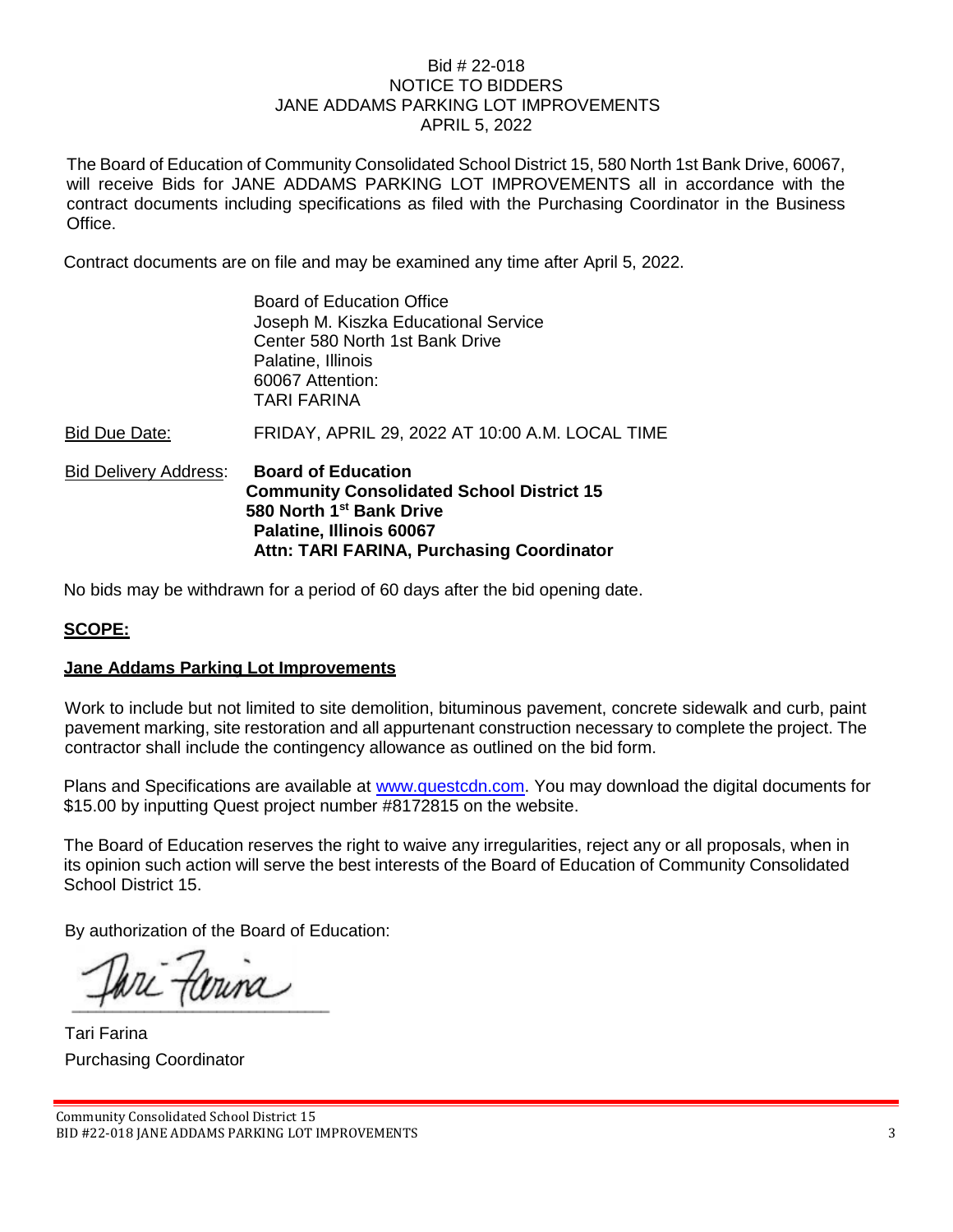#### **INSTRUCTIONS TO BIDDERS**

#### Proposals:

Proposals to be entitled for consideration must be made in accordance with the following instructions.

All proposals must be submitted on forms of proposal marked Exhibit "D"; JANE ADDAMS PARKING LOT IMPROVEMENTS furnished by the Board of Education of Community Consolidated School District 15 ("Board"). Proposals submitted on other forms shall be rejected.

Proposals must be signed in longhand by person(s) legally authorized to perform such function. Evidence may be required to substantiate the signature.

Oral, telephonic, telegraphic, electronic or facsimile transmitted bids **will not be accepted**.

Bid documents shall be submitted in sealed envelopes clearly marked Bid # 22-018 JANE ADDAMS PARKING LOT IMPROVEMENTS, ATTENTION: TARI FARINA. **Bid documents received in envelopes not clearly labeled as such will be rejected if accidentally opened before the specified bid opening time or if not received by the specified bid opening time due to improper labeling.**

PROPOSAL FOR: JANE ADDAMS PARKING LOT IMPROVEMENTS

ADDRESSED TO: Board of Education Community Consolidated School District 15 580 North 1st Bank Drive Palatine, IL 60067 Attn: Tari Farina Due: Friday, April 29, 2022 at 10:00 a.m. local time

#### **SCOPE:**

#### **Jane Addams Parking Lot Improvements**

Work to include but not limited to site demolition, bituminous pavement, concrete sidewalk and curb, paint pavement marking, site restoration and all appurtenant construction necessary to complete the project. The contractor shall include the contingency allowance as outlined on the bid form.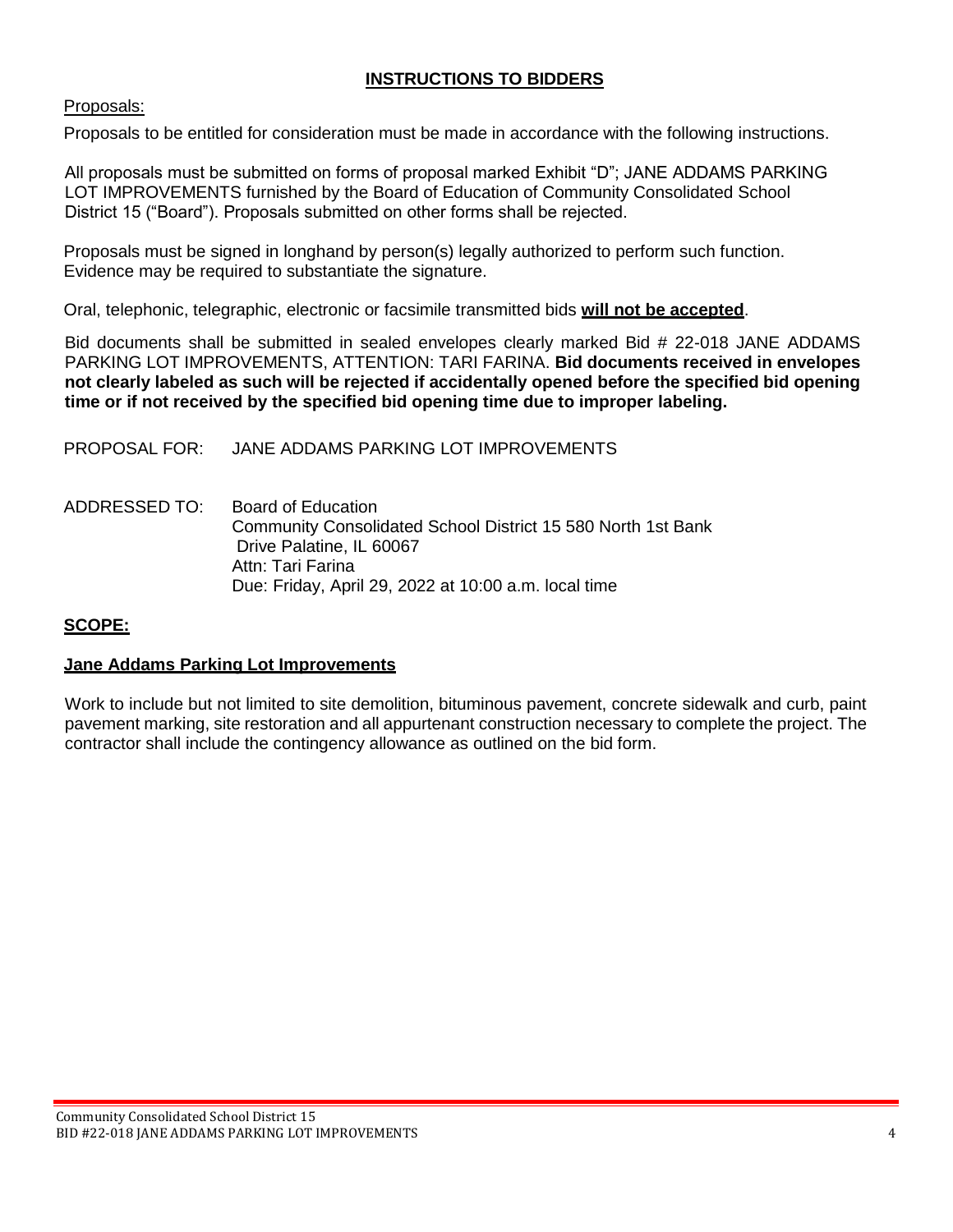#### Bid Bond:

A Bid Bond or certified check made payable to Community Consolidated School District 15, Cook County, Illinois in the amount of ten percent (10%) of the proposal shall accompany each bid as a guarantee that the bidder, if awarded the contract by the Board, will enter into a contract with the Board for the products and services specified in the bid. No mistakes or errors on the part of the bidder shall excuse the bidder or entitle it to a return of the check or Bid Bond. No bidder may withdraw its bid for a period of sixty (60) days after the date of opening. The Board reserves the right to make a claim for all or part of the Bid Bond should the lowest responsible, responsive bidder refuse to enter into a contract with the Board. The Bid Bond shall be on A.I.A. Form 310, current edition, or such other form as provided by the Board. The bidder shall bear the cost of the Bid Bond.

#### Performance/Labor AND Material Payment Bonds:

Per the Illinois Public Construction Bond Act (30 ILCS 550/1 et. Seq), within ten (5) days of the date of the Notice of Award, the successful Contractor shall enter into a formal Contract with the Board of Education and shall provide a Performance Bond and a Labor and Material Payment Bond, each in the full amount of the Contract. The Bonds shall be in accordance with A.I.A Document A311. The Contractor shall pay the cost of premiums for the said bonds. The Bonds shall be signed and sealed by an authorized representative of the Bonding Company and authorized officer or representative of Contractor, and a certificate of the authority of those signing the Bonds, if not officers, shall be attached thereto.

The Performance Bond and Labor and Material Payment Bond shall guarantee the performance of the duties placed on the Contractor by the Prevailing Wage Act, as well as all other duties undertaken by it pursuant to Contact with the Board of Education, and shall indemnity the Board of Education from any liability or loss resulting to the Board of Education from any failure of the Contractor fully to perform each or all or all said duties.

The Performance Bond and the Labor and Material Bond herein provided shall be placed with a Surety Company or companies having a policyholder' rating not lower than "A" and a financial rating not lower than "AAA" in Best's Insurance Guide (current edition). Company must be licensed in the State of Illinois.

#### Examination of Specifications:

Each bidder shall acquaint itself with the conditions as they exist so that it may be completely familiar with the conditions pertinent to the fulfillment of the work required under this Contract.

#### Time for Receiving Bids:

Bids must be delivered in the office of the Board no later than April 29, 2022 at 10:00 AM, at Educational Service Center, 580 North 1st Bank Drive, Palatine, IL 60067 when they will be publicly opened, and the contents announced.

#### Award of Contract:

Contracts will be awarded to the lowest responsible, responsive bidder, as determined by the Board in its sole judgment, considering conformity with specifications, terms of delivery, quality and serviceability, and such other factors as the Board deems necessary and appropriate in the best interest of the School District. We are providing one copy of Exhibits "A" (plans), "B", "C", "D" AND "E" of JANE ADDAMS PARKING LOT IMPROVEMENTS. Please return one copy each of Exhibits "B", "C", "D" AND "E" as your bid in a sealed envelope labeled Bid # 22-018 JANE ADDAMS PARKING LOT IMPROVEMENTS and retain a copy for your records.

#### Construction Layout

Construction layout will be provided by the Owner.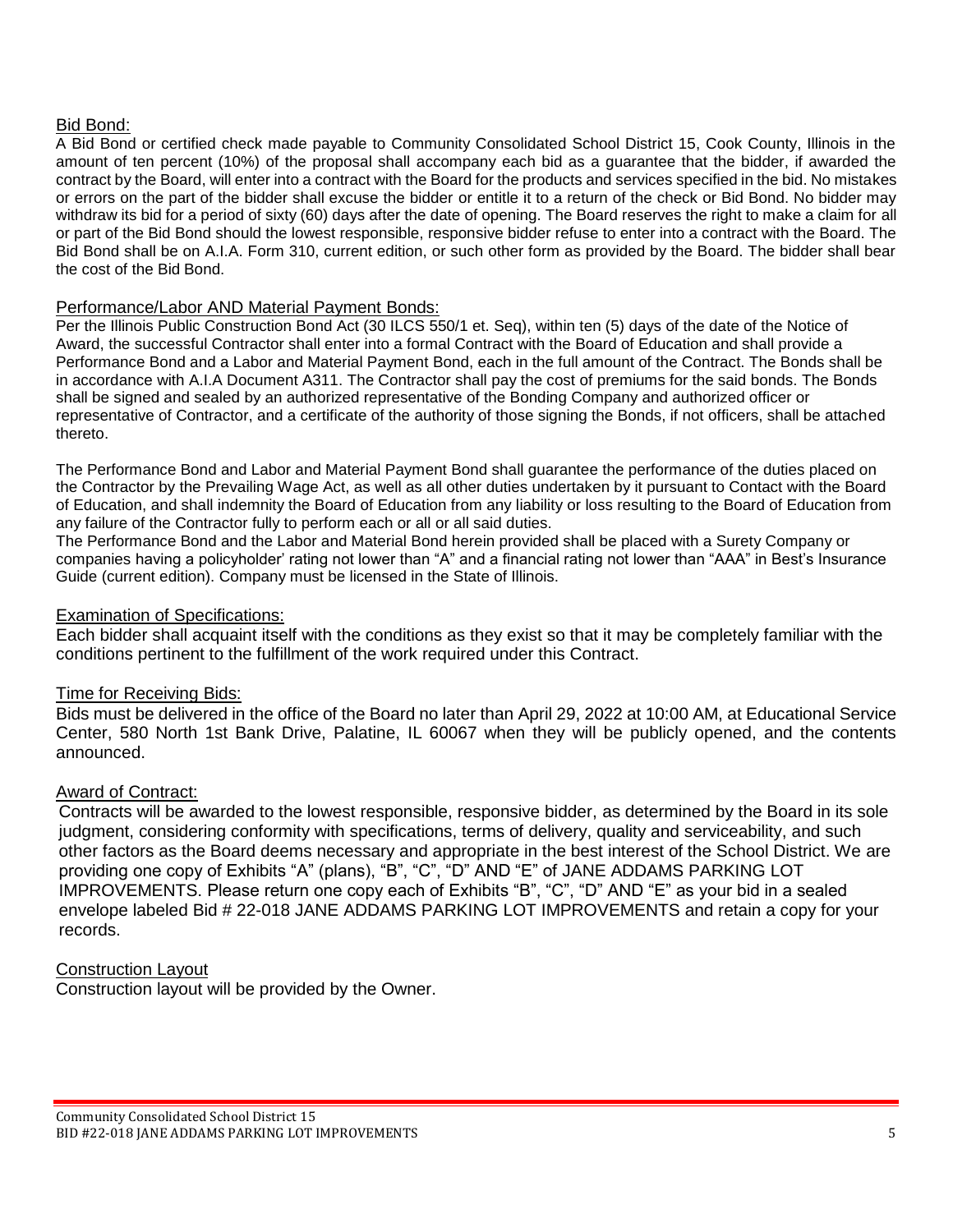#### SPECIFICATIONS FOR Bid # 22-018 JANE ADDAMS PARKING LOT IMPROVEMENTS COMMUNITY CONSOLIDATED SCHOOL DISTRICT 15 PALATINE, ILLINOIS

- BOARD: Board of Education, Community Consolidated School District 15 60067, 847-963-3000
- OFFICE: Joseph M. Kiszka Educational Service Center 580 North 1st Bank Drive 60067
- ISSUED: April 5, 2022

#### GENERAL CONDITIONS

- 1. BIDS MUST BE RECEIVED IN OUR OFFICE NO LATER THAN APRIL 29, 2022, AT 10:00 A.M., LOCAL TIME. Bids received by the Board shall be opened on, APRIL 29, 2022, AT 10:00 a.m. when they will be publicly opened, and the contents announced.
- 2. The Bid Documents consist of (a) the Notice to Bidders, (b) the Instructions to Bidders, (c) these General Conditions of the Contract, and other documents listed in the Contract and Modifications issued after the execution of the Contract. A modification is a written amendment to the Contract signed by both parties.
- 3. Where conflicts exist within or between parts of the Contract Documents and applicable standards, codes and ordinances, or simply within the Contract Documents, the more stringent, or higher quality or greater quantity requirements shall apply.
- 4. The Board cannot assume responsibility for **delayed postal deliveries** and **does not** recognize postmarks as representing the fact that a bid has been "received" by the Board before the specified deadline.
- 5. All bidders shall familiarize themselves with the details of the conditions relevant to the work or services to be provided.
- 6. The Board reserves the right to split the bid on the basis of best quotation. The Contract will be awarded to the lowest responsible bidder, as determined by the Board in its sole judgment, considering conformity with specifications, terms of delivery, quality and serviceability, and such other factors as the Board deems necessary and appropriate in the best interest of the Board. The Board reserves the right to reject any and all bids or any part thereof, and to waive immaterial technicalities in the bidding. Board decisions are final in all instances and are not subject to review.
- 7. No minimum order requirements may be made by a bidder.
- 8. Certification must be made that the contract/vendor is not barred from bidding on the Contract as a result of a conviction for either bid rigging or bid rotating under Article 33 E of the *Criminal Code of 1961*. Certification is to be made by signature of person(s) legally authorized to perform such function in the appropriate place in Exhibit "B" JANE ADDAMS PARKING LOT IMPROVEMENTS of the bid documents.
- 9. Unless otherwise specified in the invitation to bid, YOUR BID PRICE MUST BE A DELIVERED PRICE, PALATINE, THE BOARD'S DESTINATION, WITH ALL TRANSPORTATION AND HANDLING CHARGES PAID BY THE BIDDER TO ONE LOCATION.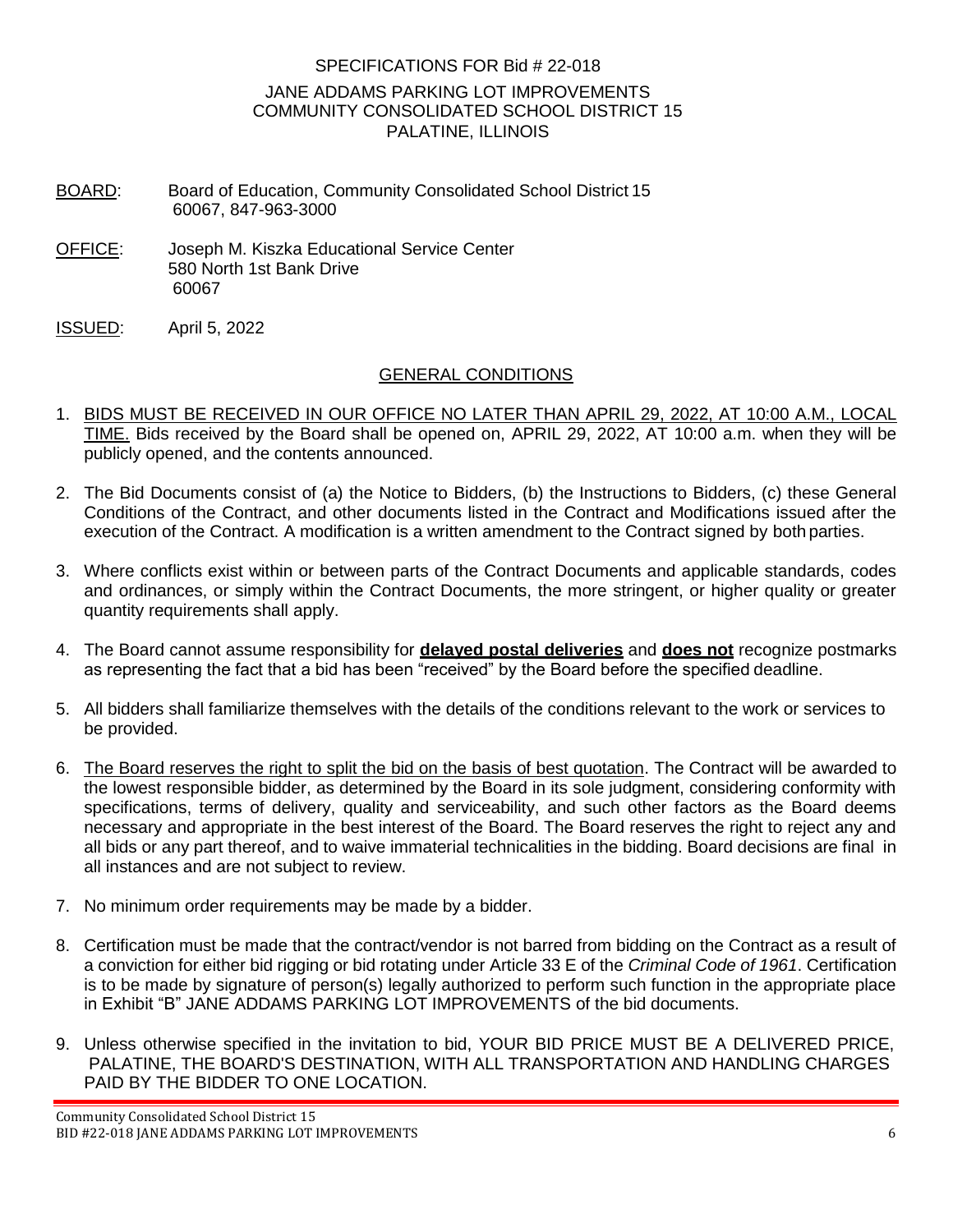Delivery must be made as specified on the dates indicated in the specifications of Exhibits "A" of JANE ADDAMS PARKING LOT IMPROVEMENTS bid when applicable.

- 10. The Board reserves the right to terminate the Contract for just cause upon ten (10) days' written notice to Contractor without any penalties. For purposes of this Contract, just cause may include, but is not necessarily limited to, any of the following:
	- a. The Contractor's entry into liquidation, receivership or dissolution, its filing for bankruptcy or I insolvency, or the assignment of its assets for the benefit of its creditors.
	- b. The Contractor's failure to pay suppliers or workmen, or failure to provide sufficient workmen or sufficient supplies for the job.
	- c. The Contractor's disregard of applicable laws, ordinances or the instructions of the Board.
	- d. The Contractor's failure to follow the bid specifications or its violation of the Contract Documents.
	- e. The Contractor's failure, for any reason, to maintain the level of service required by the bid specifications; or
	- f. Any other failure on the part of the Contractor to perform or adhere to any of its obligations under this Contract.
- 11. Whenever, in the specification the term "or equal" is used, it shall be interpreted to indicate the type, function, minimum standard, design, efficiency and quality desired and shall not be construed in such a manner as to exclude manufacturers' products of comparable quality and design. The bidder shall furnish the Board with all evidence required to determine whether or not the proposed product is equal to and will perform according to the Board's specifications. The Board's decision on this matter will be final.
- 12. The price for the units specified in the invitation to bid should be clearly shown for each separate item in the space provided on the bid form. The total price for the quantity requested should also be shown. If the group totals are requested in the bid invitation, bidders should show group totals on the space provided.
- 13. **Equal Employment Opportunity.** Contractor agrees to fully comply with the requirements of the Illinois *Human Rights Act*, 775 ILCS 5/1-101 *et seq*., including, but not limited to, the provisions of sexual harassment policies and procedures pursuant to Section 2-105 of the Act. Contractor further agrees to comply with all federal Equal Employment Opportunity Laws, including, but not limited to, the *Americans with Disabilities Act*, 42 U.S.C Section 1201 *et seq*., and rules and regulations promulgated thereunder.

As required by Illinois law, in the event of Contractor's non-compliance with the provisions of this Equal Employment Opportunity Clause, the Illinois *Human Rights Act* or the Rules and Regulations of the Illinois Department of Human Rights ("Department"), Contractor may be declared ineligible for future contracts or subcontracts with the State of Illinois or any of its political subdivisions or municipal corporations, and the Agreement may be canceled or voided in whole or in part, and such other sanctions or penalties may be imposed or remedies invoked as provided by statute or regulation. During the performance of this Agreement, Contractor shall agree as follows: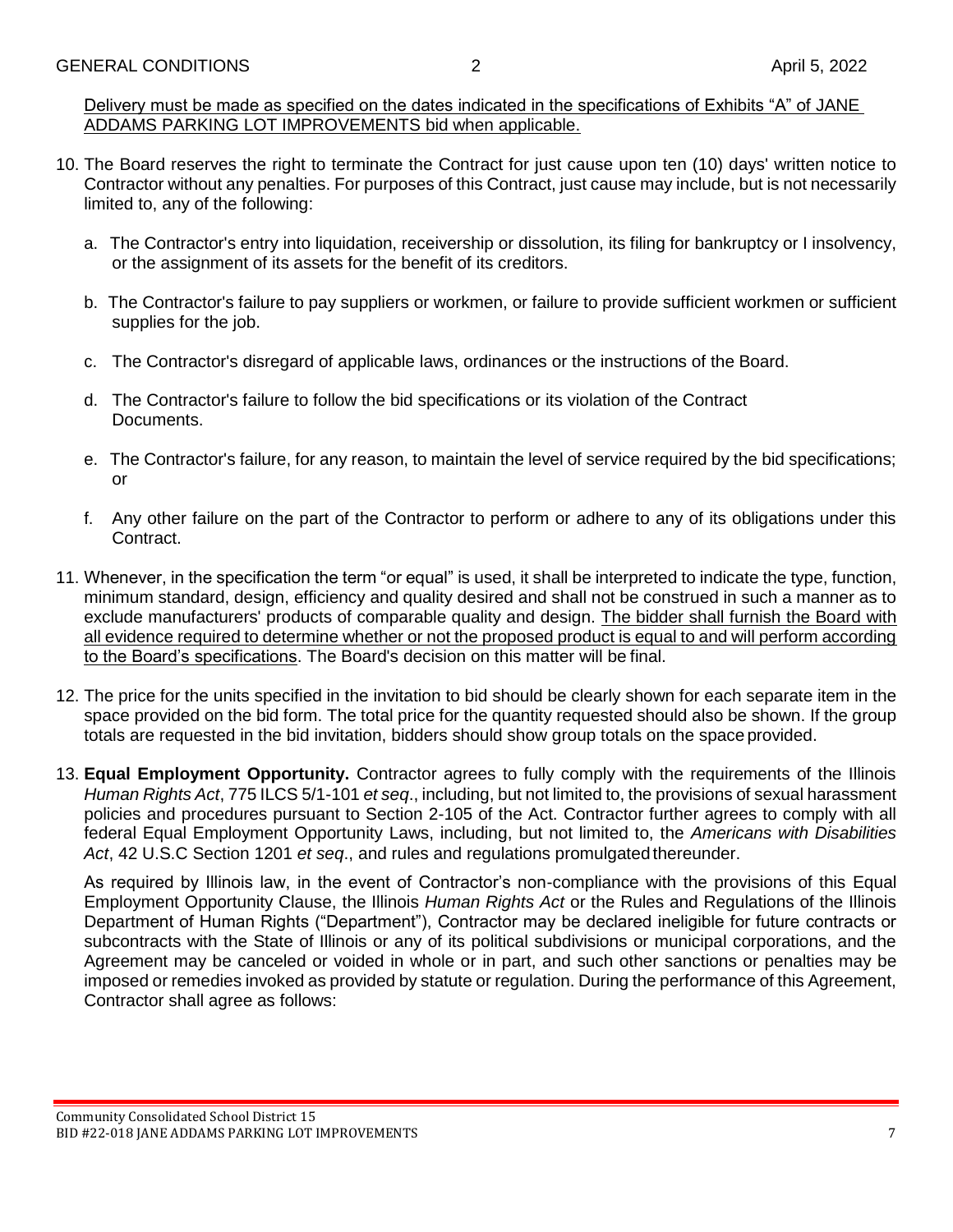- a. That it will not discriminate against any employee or applicant for employment because of race, color, religion, sex, sexual orientation, marital status, national origin or ancestry, citizenship status, age, physical or mental handicap unrelated to ability, military status, or an unfavorable discharge from military service or arrest record status; and further that it will examine all job classifications to determine if minority persons or women are underutilized and will take appropriate affirmative action to rectify any such underutilization.
- b. That, if it hires additional employees in order to perform this contract or any portion thereof, it will determine the availability (in accordance with the Department's Rules) of minorities and women in the areas from which it may reasonably recruit and it will hire for each job classification for which employees are hired in such a way that minorities and women are not underutilized.
- c. That, in all solicitations or advertisements for employees placed by it or on its behalf, it will state that all applicants will be afforded equal opportunity without discrimination because of race, color, religion, sex, sexual orientation, marital status, national origin or ancestry, citizenship status, age, physical or mental handicap unrelated to ability, military status, or an unfavorable discharge from military service.
- d. That it will send to each labor organization or representative of workers with which it has or is bound by a collective bargaining or other agreement or understanding, a notice advising such labor organization or representative of Contractor's obligations under the Illinois *Human Rights Act* and the Department's Rules. If any such labor organization or representative fails or refuses to cooperate with Contractor in its efforts to comply with such Act and Rules, Contractor will promptly so notify the Department and the Contracting agency and will recruit employees from other sources when necessary to fulfill its obligation thereunder.
- e. That it will submit reports as required by the Department's Rules, furnish all relevant information as may from time to time be requested by the Department or the Contracting agency, and in all respects comply with the Illinois *Human Rights Act* and the Department's Rules.
- f. That it will permit access to all relevant books, records, accounts and work sites by personnel of the Contracting agency and the Department for purpose of investigation to ascertain compliance with the Illinois *Human Rights Act* and the Department's Rules.
- g. That it will include verbatim or by reference the provisions of this clause in every subcontract it awards under which any portion of the contract obligations are undertaken or assumed, so that such provisions will be binding upon such subcontractors. In the same manner as with other provisions of the Agreement, Contractor will be liable for compliance with applicable provisions of this clause by such subcontractors; and further it will promptly notify the Contracting agency and the Department in the event any subcontractor fails or refuses to comply therewith. In addition, Contractor will not utilize any subcontractor declared by the Illinois Human Rights Commission to be ineligible for contracts or subcontracts with the State of Illinois or any of its political subdivisions or municipal corporations.
- 14. To extent applicable, the Contractor agrees to comply with the provisions of the *Occupational Safety and Health Act of 1970* (29 U.S.C.A. § 651 *et seq.*) and the standards and regulations issued there under and shall certify that all items furnished under this bid will conform to and comply with said standards and regulations.
- 15. Contractor agrees to comply with provisions of the *Consumer Products Safety Act of 1972* (15 U.S.C.A § 205 *et seq.*) and shall certify that items furnished under this bid conform to applicable standards.
- 16. To the extent applicable, the Illinois *Employment of Illinois Workers on Public Works Act* (30 ILCS 470/0.01 *et. seq*.) shall prevail on this Contract.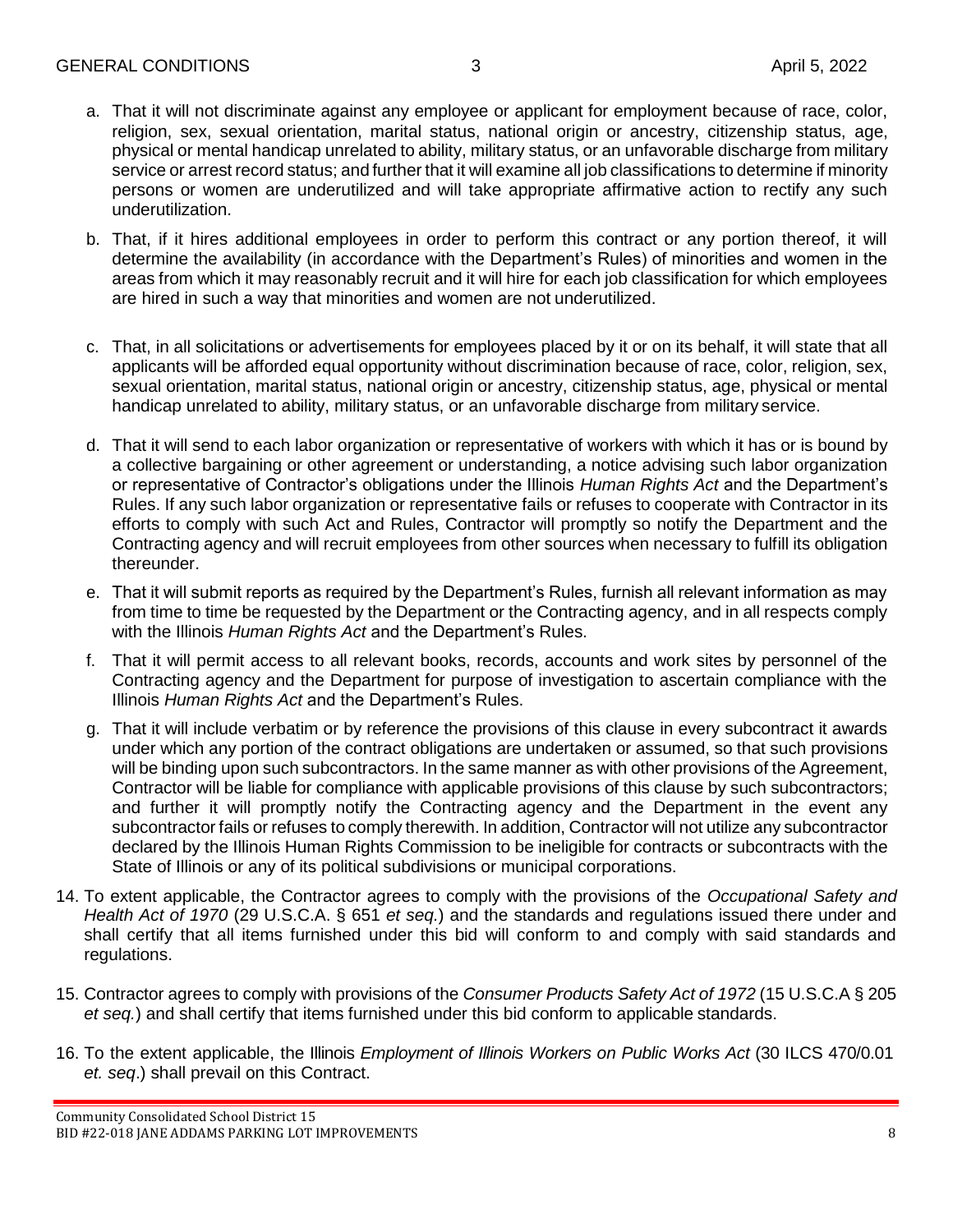- 17. Contractor acknowledges that, pursuant to the Illinois *Criminal Code* (720 ILCS 5/11-9.3), it is unlawful for a child sex offender to knowingly be present on school property when persons under the age of eighteen are present without the specific notification to and permission of the Superintendent of Schools or the Board of Education. Accordingly, Contractor shall ensure that none of its employees, agents or independent contractors are child sex offenders. Child sex offenders found to be present on school property without permission will be considered trespassers and will be prosecuted in accordance with Illinois law.
- 18. Bids will be considered only if made without any connection with any other person or firm submitting a bid, if in all respects fair and without collusion and if neither member of the Board nor other officer of the School District is directly or indirectly interested in the bid or in any portion of the profits thereof.
- 19. A bidder may withdraw or change a bid if written notice of the withdrawal or change is received by Board before the latest time specified for submission of bids. Any change may be made only by substitution of another bid.
- 20. Bids received after the time specified in the invitation to bid will not be considered and shall be returned to the bidder. The method of transmittal of the bid proposal is at bidder's risk of untimely receipt by theBoard.
- 21. Title to the goods herein described shall not pass until said goods have actually been received by Board or its consignee, notwithstanding any agreement to the contrary, including, but not by way of limitation, any agreement to pay freight, express, or other transportation or insurance charges. Risk of loss prior to such actual receipt by Board or its consignee shall be borne by Contractor. Nothing herein contained, however, shall be construed to deprive Board of its interest, or limiting such interest, in goods herein described prior to such actual receipt.
- 22. All material and workmanship shall be subject to inspection and test by Board or its designee. The Board reserves the right to reject any goods which contain defects in material or workmanship, which fail to meet the specifications contained herein or any warranties (express or implied). Rejected goods shall be removed at the expense of the Contractor, including all transportation costs, promptly after notification of rejection. As to rejected goods, Contractor shall bear all costs of inspection and all risk of loss.
- 23. Payment by the Board for goods supplied hereunder shall not constitute acceptance thereof if subsequent inspection discloses defects in material or workmanship or a failure to meet the specifications contained herein.
- 24. Purchase order number and vendor name must appear on each invoice submitted to the Board for payment.
- 25. Signature Constitutes Acceptance The signing of these bid forms shall be construed as acceptance of all provisions contained herein and that the Contractor had read the Contract Documents and is fully aware of the terms hereof.
- 26. Exceptions Any exceptions to these terms and conditions of deviations from the written specifications must be shown in writing and attached to the bid form.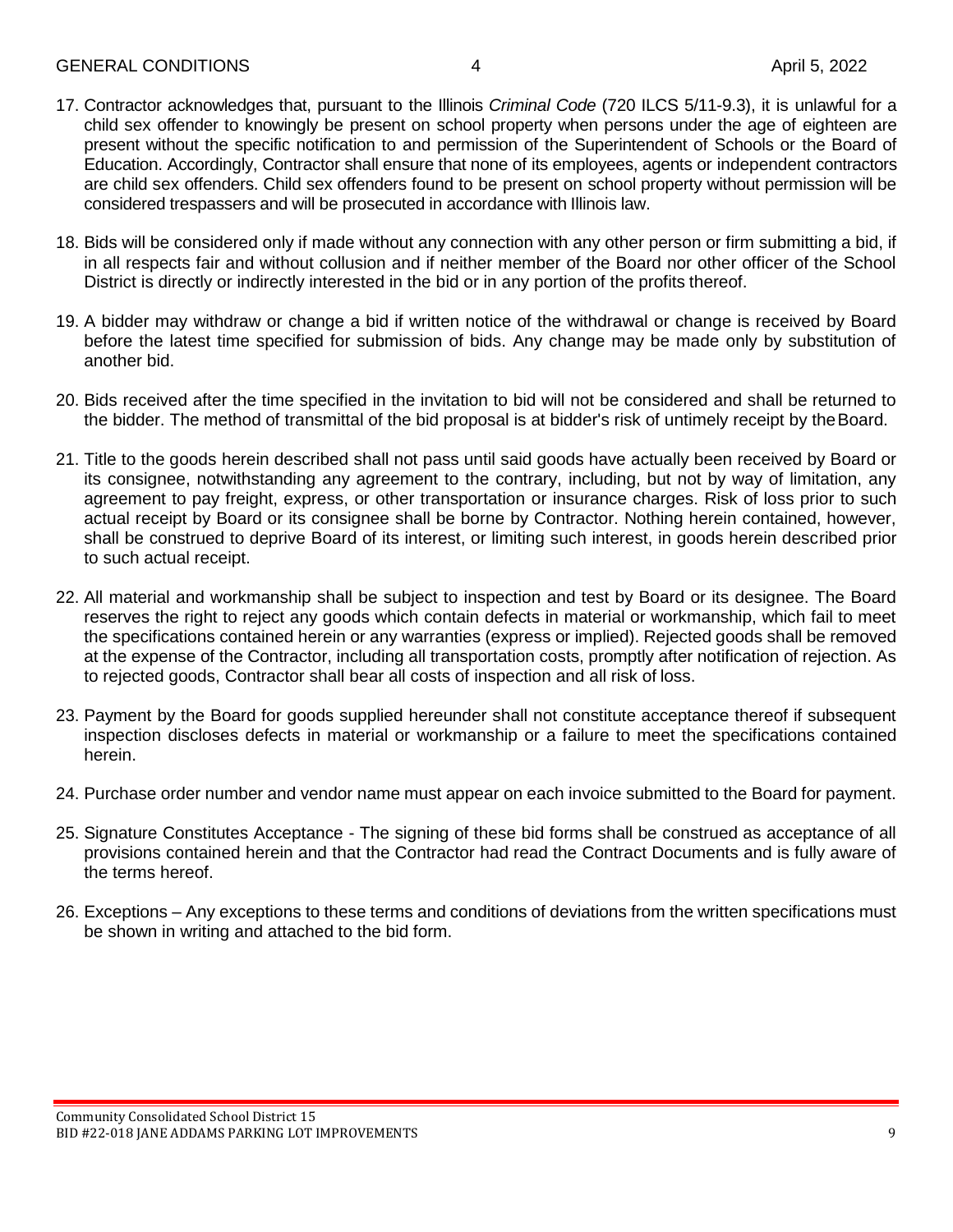- 27. The Board reserves its rights to reject any goods and to cancel all or any part of this sale if Contractor fails to deliver all or any part of the goods described in the invitation to bid in accordance with the terms, conditions, and specifications contained herein. Acceptance of any part of the goods covered by the invitation to bid shall not obligate Board to accept future shipments nor deprive it of its rights to revoke any acceptance theretofore given. If Contractor ceases to conduct its operations in the ordinary course of business (including inability to meet its obligations as they mature), or if any proceeding under bankruptcy or insolvency laws is brought by or against Contractor, or if a receiver for Contractor is appointed or applied for, or if an assignment for the benefit of creditors is made by Contractor, Board may cancel this order without liability except for deliveries previously made or for goods covered by the invitation to bid then completed and subsequently delivered in accordance with the terms, conditions, and specifications contained herein.
- 28. Contractor makes the following warranties to Board and users of the goods herein described: (a) It will, at the date of delivery, have good title to any and all goods supplied hereunder, and said goods will be free and clear of any and all liens and encumbrances; (b) Any and all goods supplied hereunder will be of merchantable quality; (c) Any and all goods supplied hereunder will be fit for the particular use intended, will be free from defects, whether patent or latent in material or workmanship, and will be in full conformity with the specifications contained herein. Contractor agrees that the foregoing warranties shall survive acceptance of the goods, and that said warranties shall be in addition to any warranties for additional scope given to Board by Contractor.
- 29. Contractor agrees to indemnify, defend, and hold harmless the Board, its successors, assigns, customer, agents, and users of the goods herein described against any and all loss, damage, or injury arising out of or resulting from a claim or suit for alleged infringement or any letters patent granted by the United States or any foreign government relating to the goods herein described. Contractor agrees that it will assume the defense of any and all such suits and pay all costs, judgments, and expenses incidental thereto.
- 30. Bidder must make delivery upon receipt of order unless otherwise specified in the invitation to bid. Bidder must indicate time required for delivery on bid.
- 31. The bidder shall at all times observe and comply with all laws, ordinances, regulations and codes for the Federal, State, County and other local government agencies, which may in any manner affect the preparation of proposals or the performance of the contract.
- 32. Any interpretation of the proposed Contract Documents will be made only by an addendum duly issued by the Purchasing Agent. A copy of such addendum will be mailed to each person receiving a set of such Contract Documents and to such other prospective bidders as shall have requested that they be furnished with a copy of each addendum. Failure on the part of the prospective bidder to receive a written interpretation prior to the time of the opening of bids will not be grounds for withdrawal of his proposal. Oral explanations will not be binding.
- 33. The award of the Contract will be made by official Board documents. Bidder's order form is not acceptable and cannot be used.
- 34. The Board is exempt from paying Illinois Use Tax (35 ILCS 105/3-5.4) and sales to the Board are exempt from Illinois Retailer's Occupation Tax (35 ILCS 120/2-5.11). As such, Contractor shall not include such taxes in its bid.
- 35. The Board is exempt from paying Federal Excise Taxes (26 U.S.C.A. § 4221). As such, Contractor shall not include such taxes in its bid.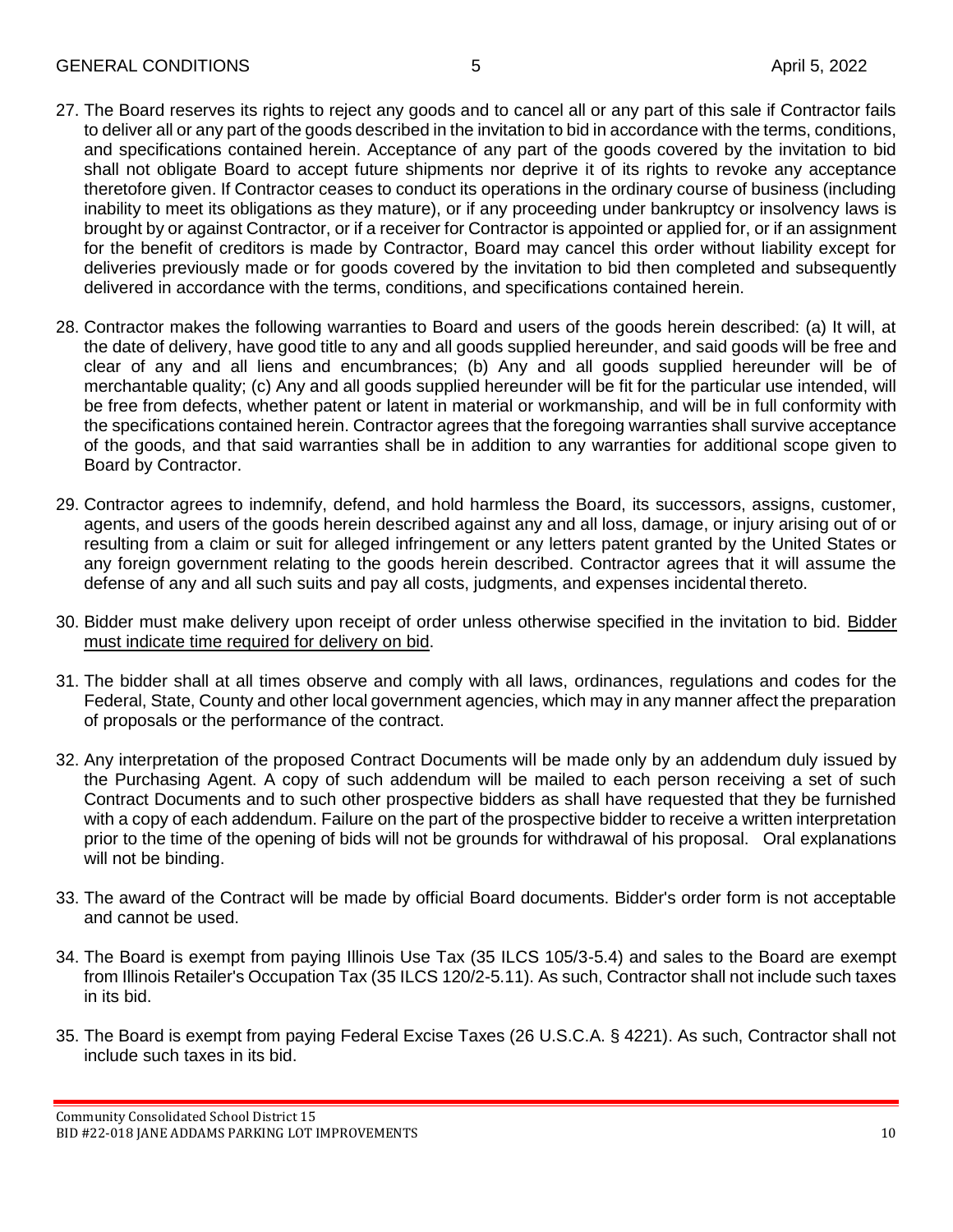GENERAL CONDITIONS 6 April 5, 2022

- 36. In computing transportation costs, bidders should not include any federal transportation tax, because Board is exempt.
- 37. The Contractor shall pay sales, consumer, use and similar taxes for the work or portions thereof provided by the Contractor. Contractor shall collect and remit Illinois Use Tax on all sales of tangible personal property in accordance with the Illinois *School Code* (105 ILCS 5/10-20.21) and the Illinois *Use Tax Act* (35 ILCS 105/1 *et seq*.). The payment of this tax will take place regardless of whether the Contractor is a retailer maintaining a place of business within this State. The cost of such tax shall be borne solely by the Contractor as part of the Contract price. Contractor shall not be reimbursed or paid any taxes unnecessarily paid by Contractor when not required due to the Board's tax-exempt status.
- 38. Where the term Sub-contractor is used throughout the bid it refers to those specialized people who are not on the Contractor's payroll. Such Sub-contractors are to be brought to the attention of the Board, which reserves the right to approve or disapprove any such related Sub-contractors.
- 39. ERRORS AND OMISSIONS All proposals shall be submitted with each space properly completed. Special attention of bidders is directed to the policy that no claim for relief because of errors or omissions in the bidding will be considered and bidders will be held strictly to the proposals as submitted. Should a bidder find any discrepancies in, or omissions from any of the documents, or be in doubt as to their meanings, it shall advise the Director for Business Services who will issue the necessary clarifications to all prospective bidders by means of addenda. Failure on the part of the prospective bidder to receive a written interpretation prior to the time of the opening of bids will not be grounds for withdrawal of its proposal. Oral explanations will not be binding.
- 40. Signature Constitutes Acceptance; the signing of these bid forms shall be construed as acceptance of all provisions contained herein.
- 41. Any exception to these terms and conditions or deviation from the written specifications must be shown in writing and attached to the bid form.
- 42. To the extent applicable, it shall be mandatory upon the Contractor to whom the Contract is awarded and upon any Sub-contractor(s) thereof to pay to all laborers, workmen, and mechanics employed by them not less than the prevailing rate of wages in the locality for each craft of type of workmen or mechanic needed to perform such work and the general prevailing rate for legal holidays and overtime work as ascertained by the Department of Labor and pursuant to Illinois law and statutes in such case made and provided. The Contractor and Subcontractor(s) shall comply with the Illinois *Prevailing Wage Act* and shall include in bids the cost for the current prevailing wage. A copy of the current Illinois Department of Labor Prevailing Wages for Cook County is included at the end of this Section. Prevailing wage rates are revised by the Department of Labor and available on its website (**Amendment to Prevailing Wage Act 97-0964**). As changes are made in these prevailing wages, the Contractor and Sub-contractor(s) performing work on the project will be responsible for conforming to the changes and shall have the responsibility for determining when changes are made. No additional costs are to be incurred by the Board as a result of changes in prevailing wage. All record keeping requirements are the obligation of the Contractor and Sub-contractor(s).

To the extent that there are any violations of the *Prevailing Wage Act* and any demands are made upon the Board by the Illinois Department of Labor or by any employee of the Contractor or a Sub-contractor performing work on the project, the Contractor or the particular Sub-contractor and Contractor shall be responsible for indemnifying and holding the Board free and harmless from all costs incurred, directly or indirectly, by the Board in responding to and complying with demands made by the Department of Labor, or an aggrieved employee and such amounts may be withheld from the payments to be made on the project.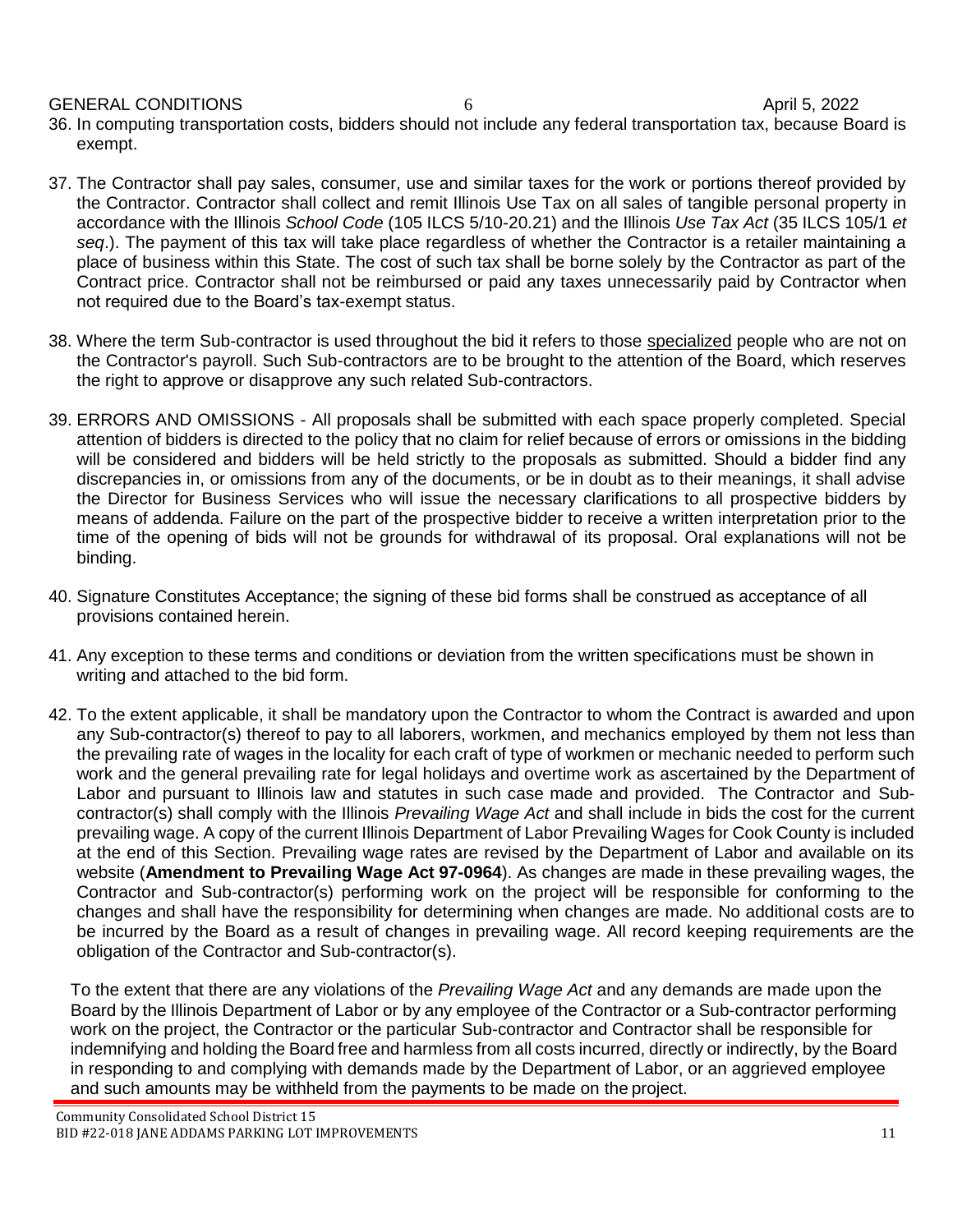Palatine Community Consolidated School District 15 is bound by the requirements of **Prevailing Wage Act, 820 lLCS 130/.01 et seq**. The Prevailing Wage Act requires contractors and subcontractors to pay laborers, workers, and mechanics performing services on public works projects no less than the *prevailing rate of wages*  (hourly cash wages plus fringe benefits) in the county where the work is performed. Any prevailing rate of wages as they are revised by the Dept. of Labor shall apply to this contract. You are notified any rate changes to the prevailing wage rate are available on the Dept.'s office website. For information regarding current to b<br>prevailing wage rates, please see the Illinois Dept. of Labor's website at: prevailing wage rates, please see the Illinois Dept. of Labor's website at: [www.state.il.us/agency/idol/rates/rates.HTM](http://www.state.il.us/agency/idol/rates/rates.HTM) and and [www.illinois.gov/idol/Laws-](http://www.illinois.gov/idol/Laws-)[Rules/CONMED/Pages/Rates.aspx.](http://www.illinois.gov/idol/Laws-Rules/CONMED/Pages/Rates.aspx)

All contractors and subcontractors rendering services for the public works must comply with all requirements of the Prevailing Wage Age, including but not limited to, all wage, notice, and record-keeping duties.

- 43. The Board will attempt to make payments for items ordered within thirty (30) days of delivery. Invoices must be submitted in a timely manner, and if received by the 25<sup>th</sup> day of the month, will be processed and paid at the next regularly scheduled Board of Education meeting (normally held on the second Wednesday of each month.) Notwithstanding anything herein to the contrary, however, all payments made to the Contractor shall be governed by the Illinois *Local Government Prompt Payment Act* (50 ILCS 505/1 *et seq*.).
- 44. All employees of the vendor/contractor must undergo a criminal background investigation within 60 days prior to the start of the contract at the vendor's expense and available upon request. Section 10-21.9 of *The School Code* (105 ILCS 5/10-21.9) provides that:
	- a. After January 1, 1990, the provisions of this section (criminal background investigations) shall apply to all employees of persons or firms holding contracts with any school district including, but not limited to, food service workers, school bus drivers and other transportation employees, who have direct, daily contact with the pupils of any school in such district.
	- b. Additionally, the contractor must also agree not to send to any school building or on any school property any employee who is a known child sex offender.
	- c. Requires each of its employees who will have direct, daily contact with one or more student(s) to cooperate during the District's fingerprint-based criminal history records check on him or her.
	- d. Reimbursement will be made to the District for the cost of the fingerprint-based criminal history records check that the District obtains on each employee of a vendor/contractor who will have direct, daily contact with a student(s).
- 45. **INSURANCE** Each Prime Contractor shall furnish and pay for insurance in accordance with the conditions stipulated below. Contractors shall file with the Board a Certificate of Insurance certifying to insurance coverage specified herein. All Certificates shall contain a clause stating the policy will not be canceled without thirty (30) days prior written notice having first been sent to the Board. Each Contractor shall carry insurance to cover responsibility and liability of all kinds, and shall require Sub-contractors to carry similar insurance.

The attached Certificate of Insurance requirements shall be maintained by the Contractor receiving award in addition to all Sub-contractors as stated during the execution of the Contract and until such time as contract work is complete. Said Certificate of Insurance is to name the Board of Education of CommunityConsolidated School District 15 and its employees and agents as "Additional Insured" IN ADDITION TO Certificate Holder. Designated Certificate is to be submitted with your bid to the Board.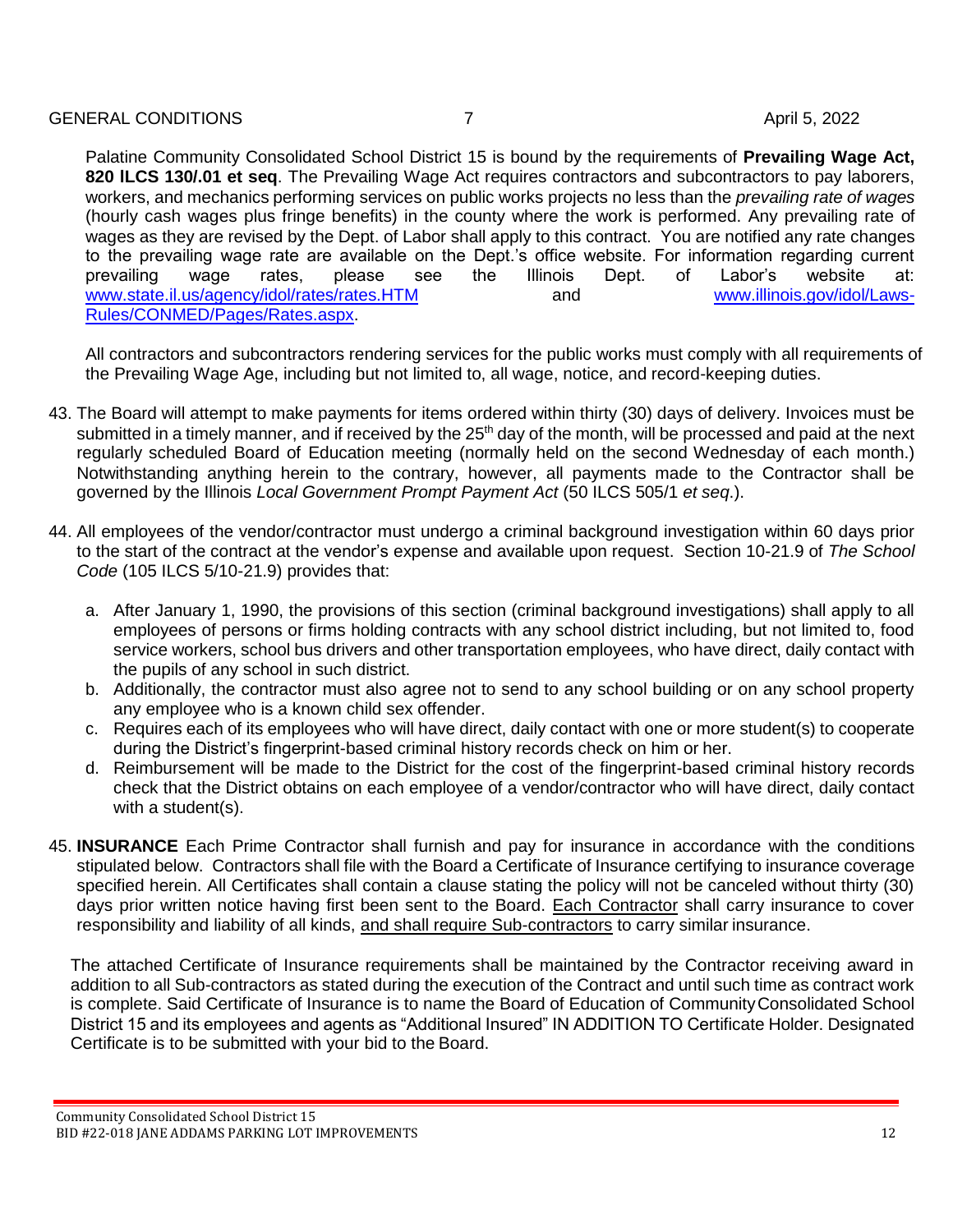The Contractor shall include during the life of this Contract, insurance under a contractor's floater, or as an alternative, specific fire insurance with the standard extended coverage, a vandalism and malicious mischief endorsement on all Contractors' machinery, tools, equipment, forms scaffolding, trailers/vans, sheds, and similar property, rented or owned, used in the move.

The policy shall provide that in a case of loss from any cause whatsoever, there shall be no liability on the part of the Board for property of this nature belonging to or rented by any Contractor of Sub-contractor, or by any employee of a Contractor. The contractor's floater referred to herein may be an all-risk or named peril policy; but, if a named peril policy, it shall be written to include loss caused by the following perils; fire, lightning, flood, and the perils insured against under the extended coverage and vandalism and malicious mischief endorsements.

The Contractor must provide evidence of Workers' Compensation insurance as required by statute, auto liability coverage and an umbrella liability coverage of a minimum of \$5,000,000.00 per occurrence and in the aggregate. The following limits should be in place:

- a. Bodily injury and property damage combined per occurrence \$1,000,000.
- b. Bodily injury and property damage combined aggregated \$3,000,000.
- c. Excess liability Each occurrence in the amount of the limit of their policy.
- d. Excess liability Aggregate in the amount of the limit of their policy.
- e. Evidence of workers' comp in the amount required by statute.
- f. General Liability \$1,000,000 per occurrence, \$2,000,000 aggregate.

The special endorsement to read: Community Consolidated School District 15 is named as additional insured as their interest may appear and notice of cancellation/material change, if applicable, should be attached to certificate of insurance or otherwise evidenced as in effect under the policies listed.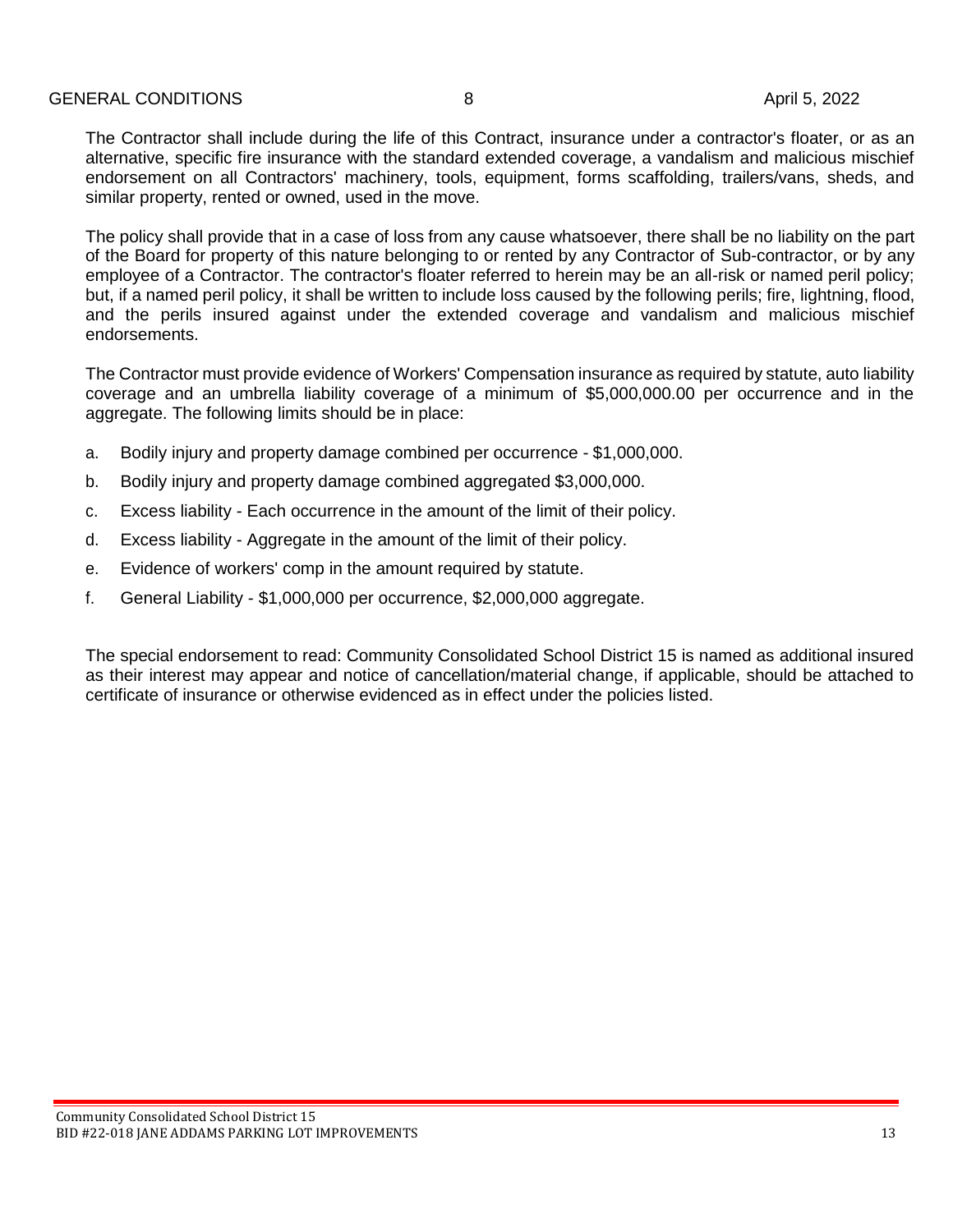| וראי                                                                                                                                                                    |                                                                                                                                                                                                                                                                                                                                                                                                                                                                                                    |     |                  | CERTIFICATE OF LIABILITY INSURANCE |                                                |                                  |                                                        |                                                                 | 01/01/2015 | DATE (MM/DD/YYYY)            |
|-------------------------------------------------------------------------------------------------------------------------------------------------------------------------|----------------------------------------------------------------------------------------------------------------------------------------------------------------------------------------------------------------------------------------------------------------------------------------------------------------------------------------------------------------------------------------------------------------------------------------------------------------------------------------------------|-----|------------------|------------------------------------|------------------------------------------------|----------------------------------|--------------------------------------------------------|-----------------------------------------------------------------|------------|------------------------------|
|                                                                                                                                                                         | THIS CERTIFICATE IS ISSUED AS A MATTER OF INFORMATION ONLY AND CONFERS NO RIGHTS UPON THE CERTIFICATE HOLDER. THIS<br>CERTIFICATE DOES NOT AFFIRMATIVELY OR NEGATIVELY AMEND, EXTEND OR ALTER THE COVERAGE AFFORDED BY THE POLICIES<br>BELOW. THIS CERTIFICATE OF INSURANCE DOES NOT CONSTITUTE A CONTRACT BETWEEN THE ISSUING INSURER(S), AUTHORIZED<br>REPRESENTATIVE OR PRODUCER, AND THE CERTIFICATE HOLDER.                                                                                   |     |                  |                                    |                                                |                                  |                                                        |                                                                 |            |                              |
|                                                                                                                                                                         | IMPORTANT: If the certificate holder is an ADDITIONAL INSURED, the policy(ies) must be endorsed. If SUBROGATION IS WAIVED, subject to<br>the terms and conditions of the policy, certain policies may require an endorsement. A statement on this certificate does not confer rights to the<br>certificate holder in lieu of such endorsement(s).                                                                                                                                                  |     |                  |                                    |                                                |                                  |                                                        |                                                                 |            |                              |
| PRODUCER                                                                                                                                                                | Frank's Insurance Agency                                                                                                                                                                                                                                                                                                                                                                                                                                                                           |     |                  |                                    | CONTACT<br>NAME:                               |                                  |                                                        |                                                                 |            |                              |
|                                                                                                                                                                         | Main Street                                                                                                                                                                                                                                                                                                                                                                                                                                                                                        |     |                  |                                    | PHONE<br>(A/C, No. Ext);<br>E-MAIL<br>ADDRESS: |                                  |                                                        | FAX<br>(AC, Ne):                                                |            |                              |
|                                                                                                                                                                         | Anywhere IL 00000                                                                                                                                                                                                                                                                                                                                                                                                                                                                                  |     |                  |                                    | <b>PRODUCER</b>                                | <b>CUSTOMER ID #:</b>            |                                                        |                                                                 |            |                              |
|                                                                                                                                                                         |                                                                                                                                                                                                                                                                                                                                                                                                                                                                                                    |     |                  |                                    |                                                |                                  |                                                        | INSURER(S) AFFORDING COVERAGE                                   |            | NAIC #                       |
| <b>INSURED</b>                                                                                                                                                          | DEF Construction Company                                                                                                                                                                                                                                                                                                                                                                                                                                                                           |     |                  |                                    | <b>INSURER A:</b><br>INSURER B:                |                                  | Name of Insurance Company<br>Name of Insurance Company |                                                                 |            | Enter NAIC #<br>Enter NAIC # |
|                                                                                                                                                                         | 456 Main Street                                                                                                                                                                                                                                                                                                                                                                                                                                                                                    |     |                  |                                    | <b>INSURER C:</b>                              |                                  | Name of Insurance Company                              |                                                                 |            | Enter NAIC #                 |
|                                                                                                                                                                         |                                                                                                                                                                                                                                                                                                                                                                                                                                                                                                    |     |                  |                                    | INSURER D:                                     |                                  |                                                        |                                                                 |            |                              |
|                                                                                                                                                                         | Anywhere IL 00000                                                                                                                                                                                                                                                                                                                                                                                                                                                                                  |     |                  |                                    | INSURER E:                                     |                                  |                                                        |                                                                 |            |                              |
|                                                                                                                                                                         |                                                                                                                                                                                                                                                                                                                                                                                                                                                                                                    |     |                  |                                    | <b>INSURER F:</b>                              |                                  |                                                        |                                                                 |            |                              |
| COVERAGES                                                                                                                                                               |                                                                                                                                                                                                                                                                                                                                                                                                                                                                                                    |     |                  | <b>CERTIFICATE NUMBER:</b>         |                                                |                                  |                                                        | <b><i>REMISION NUMBER:</i></b>                                  |            |                              |
|                                                                                                                                                                         | THIS IS TO CERTIFY THAT THE POLICIES OF INSURANCE LISTED BELOW HAVE BEEN ISSUED TO THE INSURED WANTED ABOVE FOR THE POLICY PERIOD<br>INDICATED. NOTWITHSTANDING ANY REQUIREMENT, TERM OR CONDITION OF ANY CONTRACT OR OFFIER DOLLUMENT WITH RESPECT TO WHICH THIS<br>CERTIFICATE MAY BE ISSUED OR MAY PERTAIN, THE INSURANCE AFFORDED BY THE POLICIES DESCRIBER PEREIN IS SUBJECT TO ALL THE TERMS,<br>EXCLUSIONS AND CONDITIONS OF SUCH POLICIES. LIMITS SHOWN MAY HAVE BEEN REDUCED BY PAID LAMS |     | <b>ADDLISUBR</b> |                                    |                                                | <b>POLICY EFF</b>                | <b>INVESTIGATION</b>                                   |                                                                 |            |                              |
| <b>INSR</b><br>LTR                                                                                                                                                      | TYPE OF INSURANCE<br>GENERAL LIABILITY                                                                                                                                                                                                                                                                                                                                                                                                                                                             |     | INSR WVD         | POLICY NUMBER                      |                                                | <b>IMMODRATION</b>               |                                                        | <b>LIMITS</b>                                                   |            | s 1,000,000                  |
| X.                                                                                                                                                                      |                                                                                                                                                                                                                                                                                                                                                                                                                                                                                                    | Y   | Y                |                                    |                                                |                                  | 100-00-00                                              | EACH OCCURRENCE<br>DAMAGE TO RENTED<br>PREMISES (Ea coourrings) | \$100,000  |                              |
| А                                                                                                                                                                       | COMMERCIAL GENERAL LIABILITY<br>CLAIMS-MADE X OCCUR                                                                                                                                                                                                                                                                                                                                                                                                                                                |     |                  |                                    |                                                |                                  |                                                        | MED EXP (Any one person)                                        | \$10,000   |                              |
|                                                                                                                                                                         |                                                                                                                                                                                                                                                                                                                                                                                                                                                                                                    |     |                  |                                    |                                                |                                  |                                                        | PERSONAL & ADV INJURY                                           |            | \$1,000,000                  |
|                                                                                                                                                                         |                                                                                                                                                                                                                                                                                                                                                                                                                                                                                                    |     |                  |                                    |                                                |                                  |                                                        | GENERAL AGGREGATE                                               |            | \$2,000,000                  |
|                                                                                                                                                                         | GEN'L AGGREGATE LIMIT APPLIES PER:                                                                                                                                                                                                                                                                                                                                                                                                                                                                 |     |                  |                                    |                                                |                                  |                                                        | PRODUCTS - COMP/OP AGG                                          | s          | \$2,000,000                  |
|                                                                                                                                                                         | POLICY X<br>LCC.<br>AUTOMOBILE LIABILITY                                                                                                                                                                                                                                                                                                                                                                                                                                                           |     |                  |                                    |                                                |                                  |                                                        | <b>COMBINED SINGLE LIMIT</b>                                    |            |                              |
| А                                                                                                                                                                       | ANY AUTO                                                                                                                                                                                                                                                                                                                                                                                                                                                                                           |     |                  |                                    |                                                |                                  |                                                        | (Ea eccident)                                                   |            | \$1,000,000                  |
|                                                                                                                                                                         | ALL OWNED AUTOS                                                                                                                                                                                                                                                                                                                                                                                                                                                                                    |     |                  | 00-00-00                           |                                                | 00-00-00 00-00-00                |                                                        | BODILY INJURY (Per person)<br>BODILY INJURY (Par accident)      | 畬<br>s     |                              |
|                                                                                                                                                                         | SCHEDULED AUTOS                                                                                                                                                                                                                                                                                                                                                                                                                                                                                    | Y   |                  |                                    |                                                |                                  |                                                        | PROPERTY DAMAGE                                                 |            |                              |
|                                                                                                                                                                         | HIRED AUTOS                                                                                                                                                                                                                                                                                                                                                                                                                                                                                        |     |                  |                                    |                                                |                                  |                                                        | (Per and dent)                                                  | \$         |                              |
|                                                                                                                                                                         | NON-OWNED AUTOS                                                                                                                                                                                                                                                                                                                                                                                                                                                                                    |     |                  |                                    |                                                |                                  |                                                        |                                                                 | s          |                              |
|                                                                                                                                                                         |                                                                                                                                                                                                                                                                                                                                                                                                                                                                                                    |     |                  |                                    |                                                |                                  |                                                        |                                                                 | ŝ          |                              |
| в                                                                                                                                                                       | UMBRELLA LIAB<br><b>ODCLIR</b>                                                                                                                                                                                                                                                                                                                                                                                                                                                                     |     |                  |                                    |                                                |                                  |                                                        | <b>EACH OCCURRENCE</b>                                          |            | \$5,000,000                  |
|                                                                                                                                                                         | <b>EXCESS LIAB</b><br>CLAIMS-MADE                                                                                                                                                                                                                                                                                                                                                                                                                                                                  |     |                  |                                    |                                                |                                  |                                                        | AGGREGATE                                                       | \$         | \$5,000,000                  |
|                                                                                                                                                                         | DEDUCTIBLE                                                                                                                                                                                                                                                                                                                                                                                                                                                                                         |     |                  |                                    |                                                |                                  |                                                        |                                                                 | s.         |                              |
|                                                                                                                                                                         | <b>RETENTION \$</b><br>WORKERS COMPENSATION                                                                                                                                                                                                                                                                                                                                                                                                                                                        |     |                  |                                    |                                                |                                  |                                                        | 隭<br>WC STATU-<br>TORY LIMITS<br>ΧI                             |            |                              |
|                                                                                                                                                                         | AND EMPLOYERS' LIABILITY<br>ANY PROPRIETOR/PARTNER/EXECUTOLE                                                                                                                                                                                                                                                                                                                                                                                                                                       |     |                  | 00-00-00                           |                                                |                                  | 00-00-00 00-00-00                                      | <b>E.L. EACH ACCIDENT</b>                                       |            | \$1,000,000                  |
|                                                                                                                                                                         | OFFICER/MEMBER EXCLUDE 200<br>(Mandatory in NH)                                                                                                                                                                                                                                                                                                                                                                                                                                                    | N/A | Y                |                                    |                                                |                                  |                                                        | E.L. DISEASE - EA EMPLOYEE \$ 1,000,000                         |            |                              |
| ves destr                                                                                                                                                               | îbe unde<br>DESCRIPTION OF OPERATIONS below                                                                                                                                                                                                                                                                                                                                                                                                                                                        |     |                  |                                    |                                                |                                  |                                                        | EL DISEASE - POLICY LIMIT   \$ 1,000,000                        |            |                              |
| A                                                                                                                                                                       | Professional Liability                                                                                                                                                                                                                                                                                                                                                                                                                                                                             |     |                  | 00-00-00                           |                                                |                                  |                                                        | 00-00-00   00-00-00   \$1,000,000 each claim                    |            |                              |
|                                                                                                                                                                         |                                                                                                                                                                                                                                                                                                                                                                                                                                                                                                    |     |                  |                                    |                                                |                                  |                                                        |                                                                 |            |                              |
|                                                                                                                                                                         | DESCRIPTION OF CPERATIONS/LOCATIONS/VEHICLES (Aftach ACORD 101, Additional Remarks Schedule, if more space is required)<br>It is understood and agreed that the following shall be additional insured on a primary non-contributory basis: CCSD 15 including all                                                                                                                                                                                                                                   |     |                  |                                    |                                                |                                  |                                                        |                                                                 |            |                              |
|                                                                                                                                                                         |                                                                                                                                                                                                                                                                                                                                                                                                                                                                                                    |     |                  |                                    |                                                |                                  |                                                        |                                                                 |            |                              |
|                                                                                                                                                                         | elected and appointed officials, all employees and volunteers, and all board members. Waiver of subrogation applies in favor of CCSD 15.                                                                                                                                                                                                                                                                                                                                                           |     |                  |                                    |                                                |                                  |                                                        |                                                                 |            |                              |
|                                                                                                                                                                         | <b>CERTIFICATE HOLDER</b>                                                                                                                                                                                                                                                                                                                                                                                                                                                                          |     |                  |                                    |                                                | CANCELLATION                     |                                                        |                                                                 |            |                              |
| Community Consolidated School District 15<br>SHOULD ANY OF THE ABOVE DESCRIBED POLICIES BE CANCELLED BEFORE<br>THE EXPIRATION DATE THEREOF, NOTICE WILL BE DELIVERED IN |                                                                                                                                                                                                                                                                                                                                                                                                                                                                                                    |     |                  |                                    |                                                |                                  |                                                        |                                                                 |            |                              |
| ACCORDANCE WITH THE POLICY PROVISIONS.<br>Attn: Tari Farina                                                                                                             |                                                                                                                                                                                                                                                                                                                                                                                                                                                                                                    |     |                  |                                    |                                                |                                  |                                                        |                                                                 |            |                              |
|                                                                                                                                                                         | 580 N First Bank Drive                                                                                                                                                                                                                                                                                                                                                                                                                                                                             |     |                  |                                    |                                                | <b>AUTHORIZED REPRESENTATIVE</b> |                                                        |                                                                 |            |                              |
|                                                                                                                                                                         | Palatine IL 60067                                                                                                                                                                                                                                                                                                                                                                                                                                                                                  |     |                  |                                    |                                                |                                  |                                                        | Your Insurance Ugent                                            |            |                              |
|                                                                                                                                                                         |                                                                                                                                                                                                                                                                                                                                                                                                                                                                                                    |     |                  |                                    |                                                |                                  |                                                        | @ 1988-2009 ACORD CORPORATION. All rights reserved.             |            |                              |

ACORD 25 (2009/09)

The ACORD name and logo are registered marks of ACORD

ACORDs provided by Forms Boss. www.FormsBoss.com; (c) Impressive Publishing 800-208-1977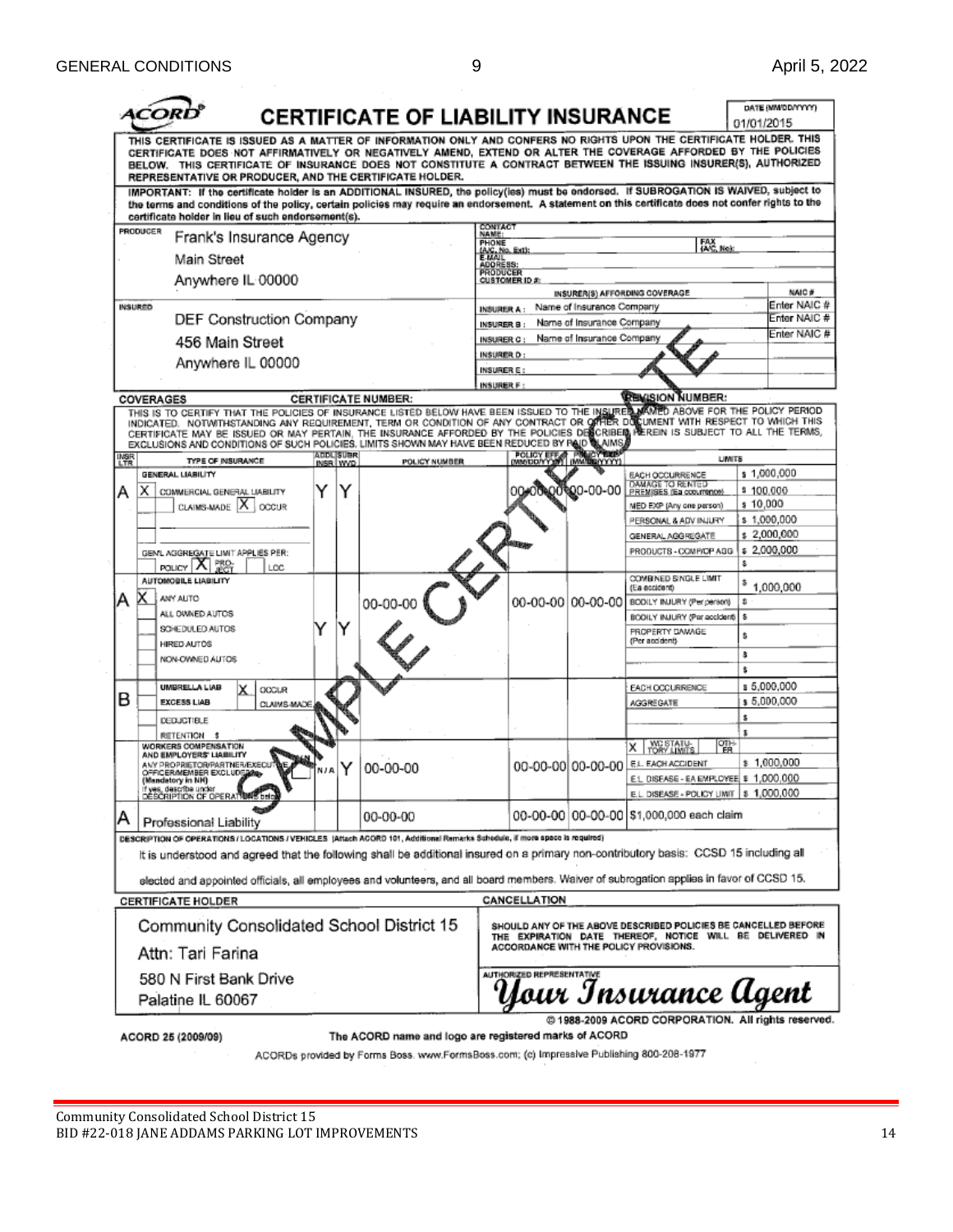- 46. All entities seeking to enter into a contract with the District must provide written certification to the District that it will provide a drug free workplace by complying with the Ill Drug Free Workplace Act, 30 ILCS 580. All contractors must comply with the notification mandates and other requirements in the Ill Drug Free Workplace Act. "Contractor" is defined in the Ill Drug Free Workplace Act as "a corporation, partnership, or other entity with 25 or more employees at the time of letting the contract, or a department, division, or unit thereof, directly responsible for the specific performance under a contract of \$5,000 or more."
- 47. Each contractor with the District must comply with 105 ILCS5/24-5 and agree:
	- a. Concerning each new employee who will have direct, daily contact with one or more student(s), to provide the District with evidence of physical fitness to perform the duties assigned and freedom from communicable disease
	- b. To require any new or existing employee who has and will have direct, daily contact with one or student(s) to complete additional health examinations as required by the District and be subject to additional health examinations, including tuberculosis screening, as required by the Ill Department of Public Health rules or order of a local health official.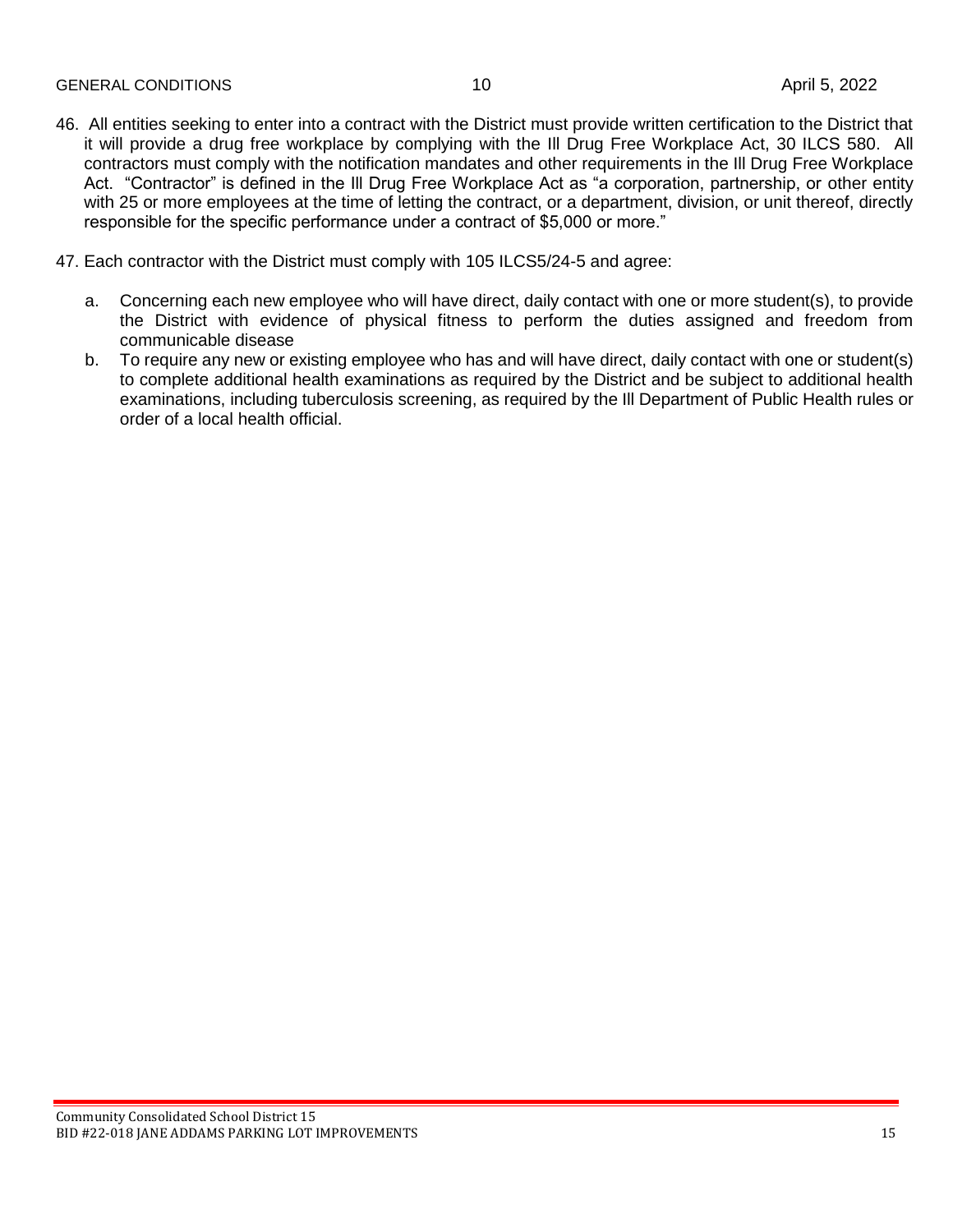#### EXHIBIT "A" Bid # 22-018 JANE ADDAMS PARKING LOT IMPROVEMENTS APRIL 5, 2022 COMMUNITY CONSOLIDATED SCHOOL DISTRICT 15

#### **SCOPE OF WORK**

Work to include but not limited to site demolition, bituminous pavement, concrete sidewalk and curb, paint pavement marking, site restoration and all appurtenant construction necessary to complete the project. The contractor shall include the contingency allowance as outlined on the bid form.

#### **SPECIFICATIONS**

- 1. The project shall commence on or about June 03, 2022 and shall be completed by July 29, 2022. The Contractor shall complete the Project on or before July 29, 2022.
- 2. All required work shall be performed between the hours of 7:00 A.M. and 5:00 P.M., Monday through Friday, with no work taking place on weekend or holidays, except as otherwise provided in the specifications.

3. The Contractor shall provide a Base Bid cost for the JANE ADDAMS PARKING LOT IMPROVEMENTS as identified in the drawings.

#### **Bid Documents**

Plans and Specifications are available at [www.questcdn.com.](http://www.questcdn.com/) You may download the digital documents for \$15.00 by inputting Quest project number #8172815 on the website.

#### **QUESTIONS**

Questions regarding this bid will be addressed by e-mail only and should be submitted to Harlan Doland at Harlan.m.doland@imegcorp.com. All questions must be sent five (5) days before the bid opening date.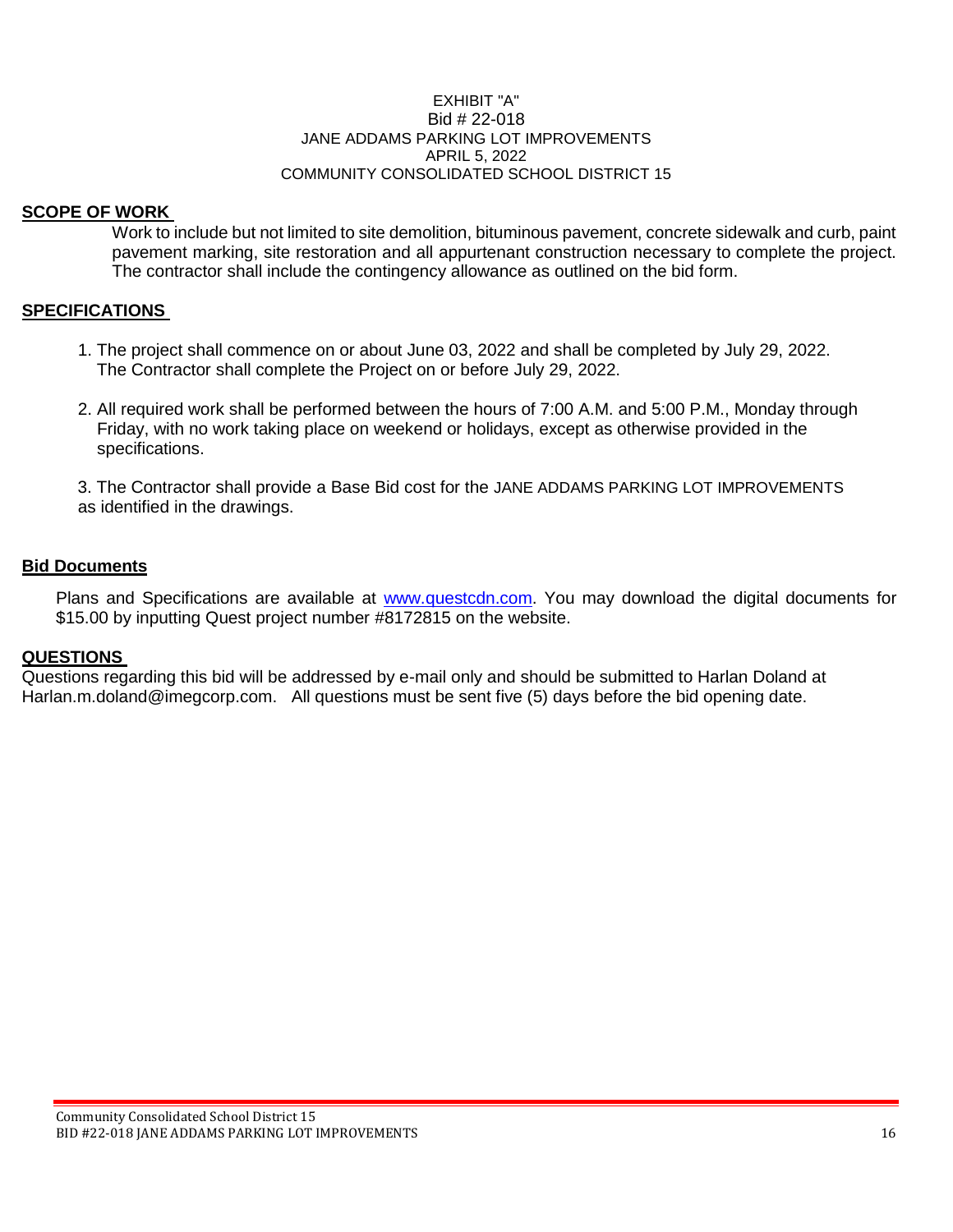#### EXHIBIT "B" Bid # 22-018 JANE ADDAMS PARKING LOT IMPROVEMENTS APRIL 5, 2022 COMMUNITY CONSOLIDATED SCHOOL DISTRICT 15

| <b>COMPANY NAME</b>         |             |                                 |  |
|-----------------------------|-------------|---------------------------------|--|
| <b>SIGNATURE OF BIDDER</b>  | PRINT NAME  | <b>TITLE</b>                    |  |
| <b>EMAIL ADDRESS</b>        |             |                                 |  |
| ADDRESS OF COMPANY          | <b>CITY</b> | <b>ZIP CODE</b><br><b>STATE</b> |  |
| (AREA CODE)<br>PHONE NUMBER |             |                                 |  |

#### DATE OF BID RESPONSE

- 1. The Board of Education, Community Consolidated School District 15, reserves the right to reject any or all bids and to waive any informality in bidding.
- 2. Having carefully examined all bid documents, as well as the proposed program, the undersigned hereby proposes to furnish all equipment and services (see attached letter outlining in detail the exact services proposed) set forth by the specifications, notice to bidders, general conditions and form of proposal herein referred to and described.
- 3. By entering into this Agreement, Contractor/Vendor certifies and warrants to the Board of Education that it is not barred from entering into this Agreement for any reason whatsoever, including, but not limited to, a violation of Section 33E-3 (Bid Rigging) or Section 33E-4(Bid Rotating) of the Illinois Criminal Code of 1961.
- 4. The contractor/vendor certifies that contractor has a written sexual harassment policy in place in full compliance this 775 ILCS 5/2-105 (A) (4).
- 5. The Contractor/Vendor acknowledges receipt of addendum(s) if applicable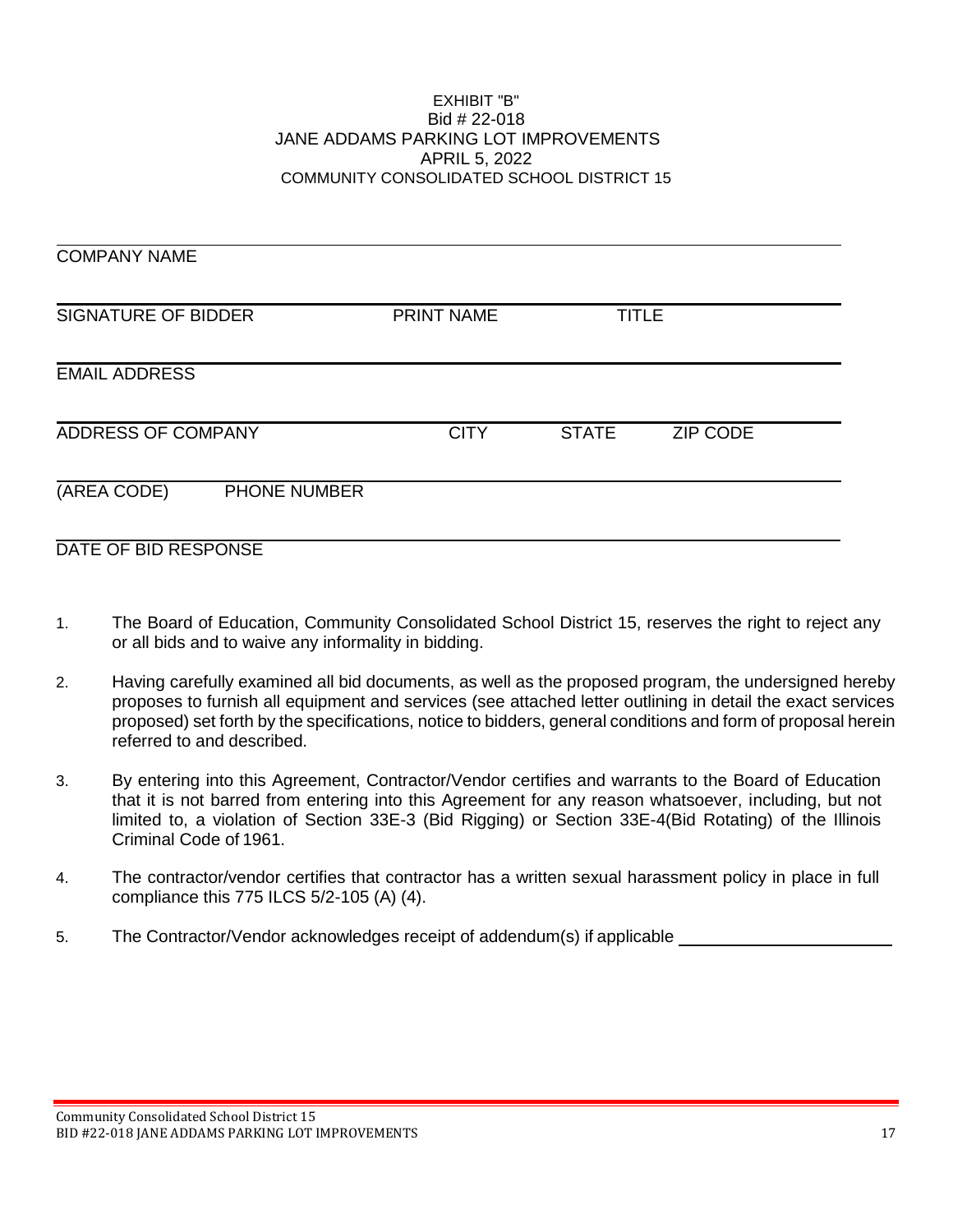#### EXHIBIT "C" REQUEST FOR BID # 22-018 JANE ADDAMS PARKING LOT IMPROVEMENTS APRIL 5, 2022 COMMUNITY CONSOLIDATED SCHOOL DISTRICT 15

#### **REFERENCES**

## **COMPANY NAME PROVIDE A LIST OF FIVE REFERENCES, PREFERRABLY SCHOOL DISTRICTS, FOR WORK OF SIMILAR SIZE AND SCOPE WITHIN THE LAST THREE YEARS.**

|                                              | School District Name or Business Name |
|----------------------------------------------|---------------------------------------|
|                                              |                                       |
|                                              |                                       |
|                                              |                                       |
|                                              |                                       |
|                                              |                                       |
|                                              |                                       |
|                                              |                                       |
|                                              |                                       |
|                                              |                                       |
|                                              |                                       |
|                                              |                                       |
|                                              |                                       |
|                                              |                                       |
|                                              |                                       |
|                                              |                                       |
| <b>School District Name or Business Name</b> |                                       |
|                                              |                                       |
|                                              |                                       |
| E-mail Address                               |                                       |
| Community Consolidated School District 15    |                                       |

BID #22-018 JANE ADDAMS PARKING LOT IMPROVEMENTS 18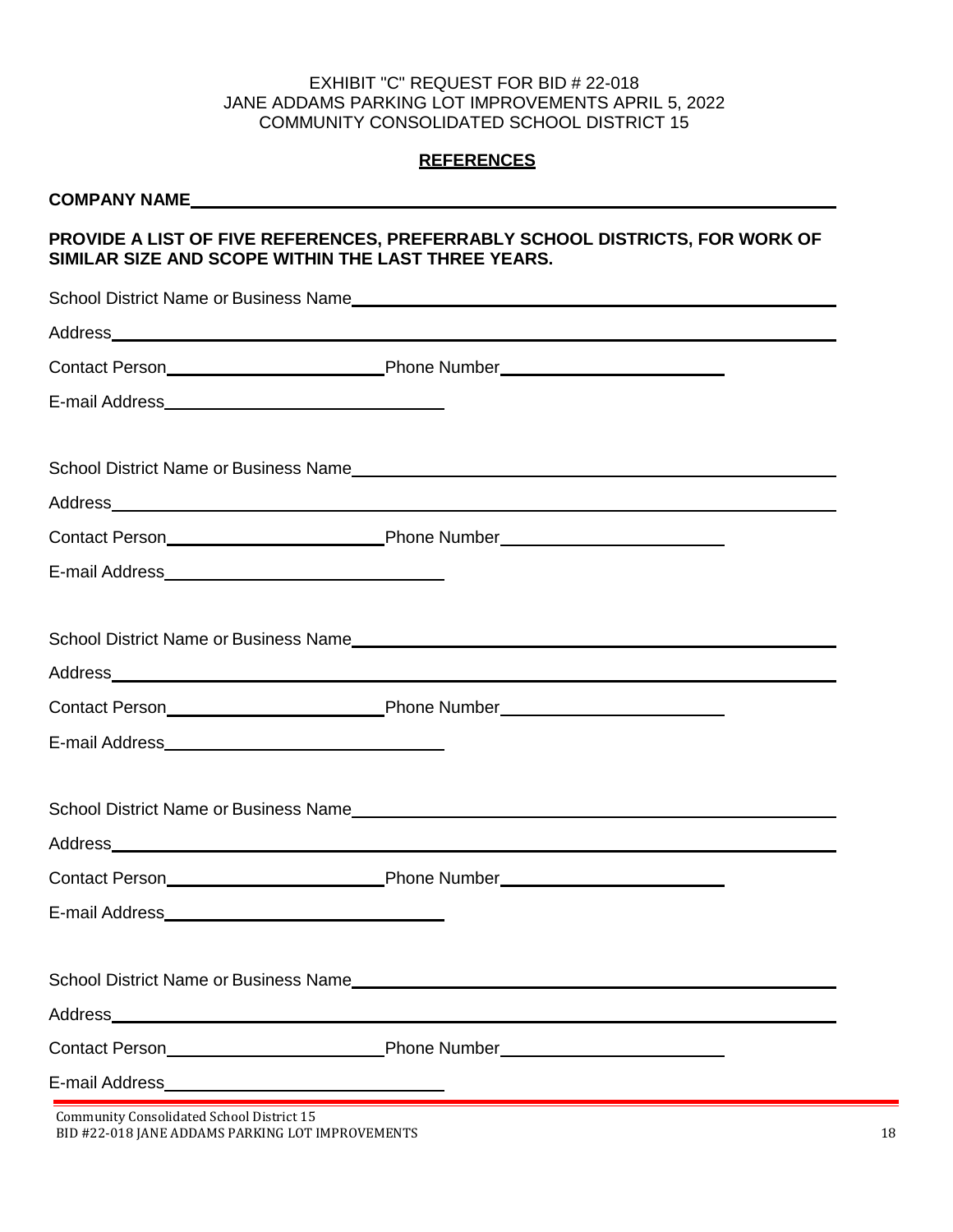#### EXHIBIT "D" Bid # 22-018 JANE ADDAMS PARKING LOT IMPROVEMENTS APRIL 5, 2022 COMMUNITY CONSOLIDATED SCHOOL DISTRICT 15

#### **BID FORM**

(NAME OF BIDDER) (PHONE #)

.

(EMAIL ADDRESS)

BID FOR: **Jane Addams Elementary School: 2600 Martin Ln Rolling Meadows, IL 60008**

FOR: **Palatine CCSD #15 580 N. 1st Bank Drive Palatine, IL 60067**

IMEG CORP PROJECT # 22001618.00

#### BID DUE DATE: **APRIL 29, 2022 at 10:00 AM**

The Undersigned, having carefully examined the Contract Documents, Addenda thereto, and other data as presented by the IMEG Corp., 4850 Grand Ave, Gurnee, IL 60031, and having visited the sites and become familiar with all conditions affecting the work, hereby propose to furnish everything required for the completion of the above-named Project, all in accordance with all applicable laws at the place of the work. Contractor shall be responsible for complying with all applicable licensing and patent regulations. The owner and consultant are not responsible for any Contractor's licensing or patent infringements.

#### **JANE ADDAMS PARKING LOT IMPROVEMENTS Project:**

The contractor shall provide a Base Bid cost for the JANE ADDAMS PARKING LOT IMPROVEMENTS as identified on the drawings.

The project shall commence on or about **June 3, 2022** and shall be completed by **July 29, 2022.**

All required work shall be performed from 7:00 a.m. to 5:00 p.m., Monday through Friday, with no work taking place on weekends or holidays, except as otherwise provided in the specifications.

#### **JANE ADDAMS PARKING LOT IMPROVEMENTS BASE BID LUMP SUM ITEM**

The Undersigned agrees to perform all work indicated on the Drawings and described in the Specifications, Addenda, including the cost of insurance for the Base Contract, for the sum of:

| Lump Sum Base Bid                                                   |  |
|---------------------------------------------------------------------|--|
| *Contingency Allowance<br>1. Aggregate base course Type B (40 Tons) |  |
| 2. Undercut of unsuitable material and backfill with CA-3 (40 C.Y.) |  |
| <b>TOTAL BID AMOUNT</b>                                             |  |

\*Contingency items will be measured in field as used and cost adjusted up or down based on the agreed unit price on next sheet.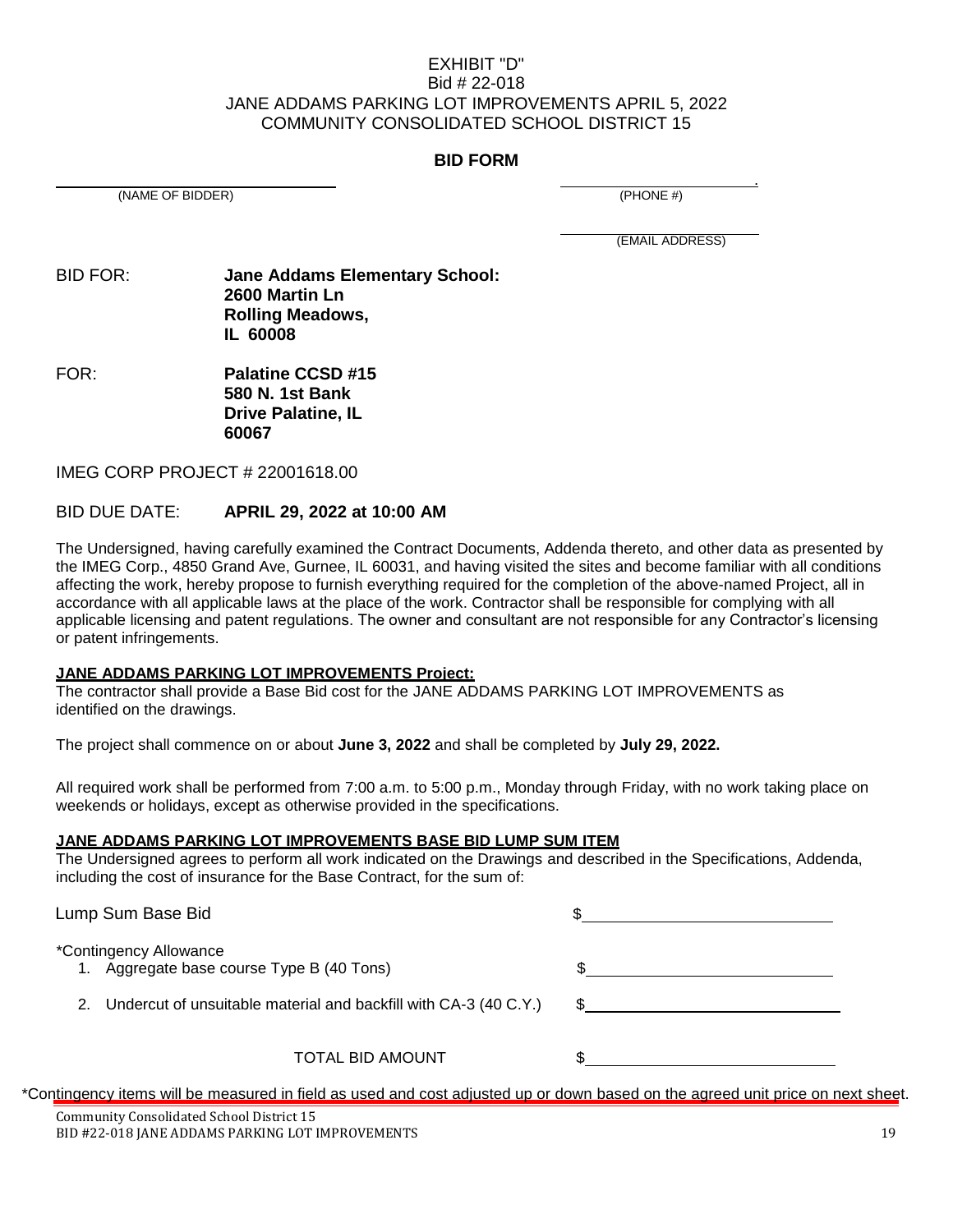#### AGREED UNIT PRICES FOR WORK OUTSIDE OF ORIGINAL SCOPE OF PROJECT

1. Aggregate base course type B.

\$\_\_\_\_\_\_\_\_\_\_\_\_\_\_\_\_\_\_\_\_\_\_\_\_\_\_\_\_per/ton

2. Undercutting of unsuitable material and backfilling with CA-3.

\$\_\_\_\_\_\_\_\_\_\_\_\_\_\_\_\_\_\_\_\_\_\_\_per/cubic yard.

3. Sawcut, removal, and replacement of concrete sidewalk (See Plan detail).

\$ per/square foot.

4. Removal, and replacement of concrete curb and gutter Type B-6.12.

\$ per/linear foot.

5. Removal, and replacement of concrete curb and gutter Type B.

\$ per/linear foot.

6. Removal, and replacement asphalt pavement, full depth (see plan detail-HMA Pavement Section - Standard Duty).

\$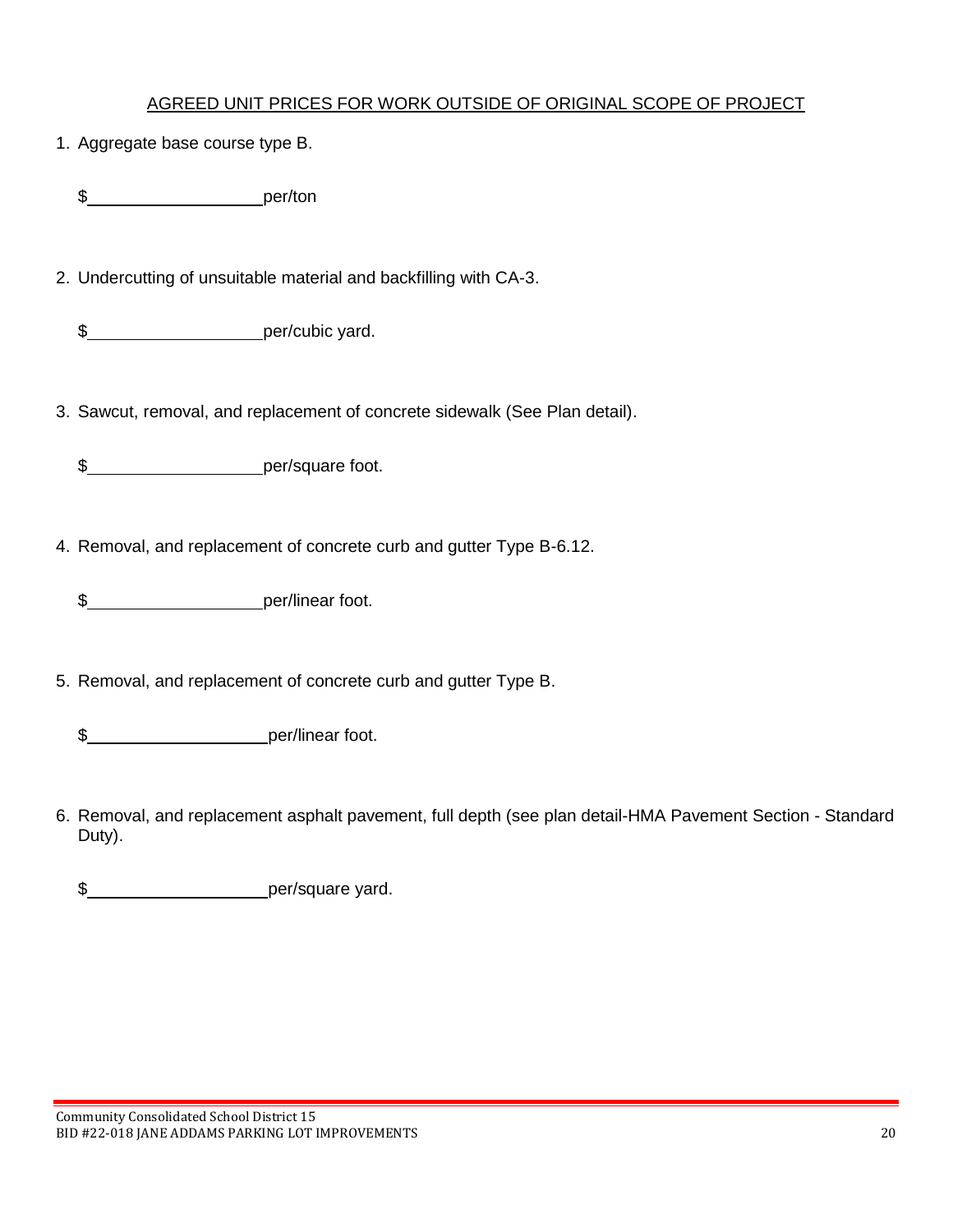#### EXHIBIT "E" Bid # 22-018 JANE ADDAMS PARKING LOT IMPROVEMENTS APRIL 5, 2022 COMMUNITY CONSOLIDATED SCHOOL DISTRICT 15

#### **CONTRACTOR QUESTIONNAIRE**

Pursuant to 105 ILCS 5/10-17 all school districts in the State of Illinois are required to annually report the number and value of contracts awarded to minority owned businesses, woman owned businesses, and businesses owned by persons with disabilities as defined in the Business Enterprise for Minorities, Women, and Persons with Disabilities Act; veteran owned businesses, and locally owned businesses for contracts over \$25,000. In order to comply with this requirement, contractors must complete the following questionnaire and return it with their bid responses.

Guidance issued by the Illinois State Board of Education requires that we inquire whether your company is certified as a minority, woman, disabled person, or veteran owned business by a certifying agency (e.g., Chicago Transit Authority – Cook County – Illinois Department of Transportation – Metropolitan Transit Authority Metropolitan Water Reclamation District – U.S. Small Business Administration – State of Illinois) or that it would be eligible for certification if an application were made. The Guidance includes the definitions set forth below.

**Definition of Ownership:** "Minority owned business, woman owned business, business owned by a person with a disability, and veteran owned business" means a business concern which is at least 51% owned by one or more minority persons, women, persons with a disability, or veterans; or in the case of a corporation, at least 51% of the stock in which is owned by one or more minority persons, women, persons with a disability, or veterans, and the management and daily business operations of which are controlled by one or more of the minority, women, persons with a disability, or veterans who own it. (30 ILCS 575/2)

#### **Is Your Company a Minority Owned Business? YES \_\_\_\_\_\_ NO**

"Minority person" shall mean a person who is a citizen or lawful permanent resident of the United States and who is: (a) African American – a person having origins in any of the black racial groups in Africa; or (b) Hispanic - a person of Spanish or Portuguese culture with origins in Mexico, South or Central America, or the Caribbean Islands, regardless of race; or(c) Asian American - a person having origins in any of the original peoples of the Far East, Southeast Asia, the Indian Subcontinent or the Pacific Islands); or (d) Native American or Alaskan Native – a person having origins in any of the original peoples of North America. (30 ILCS 575/2)

#### **Is Your Company a Woman Owned Business? YES \_\_\_\_\_ NO**

"Woman" shall mean a person who is a citizen or lawful permanent resident of the United States and who is of the female gender. (30 ILCS575/2). Your business must also be at least 51% unconditionally and directly owned by women who are U.S. citizens. The woman or women must manage daily operations, make long-term decisions and hold the highest officer positions available. They must also work at the business full-time during normal working hours, although there is no minimum amount of time for the business to be considered operational.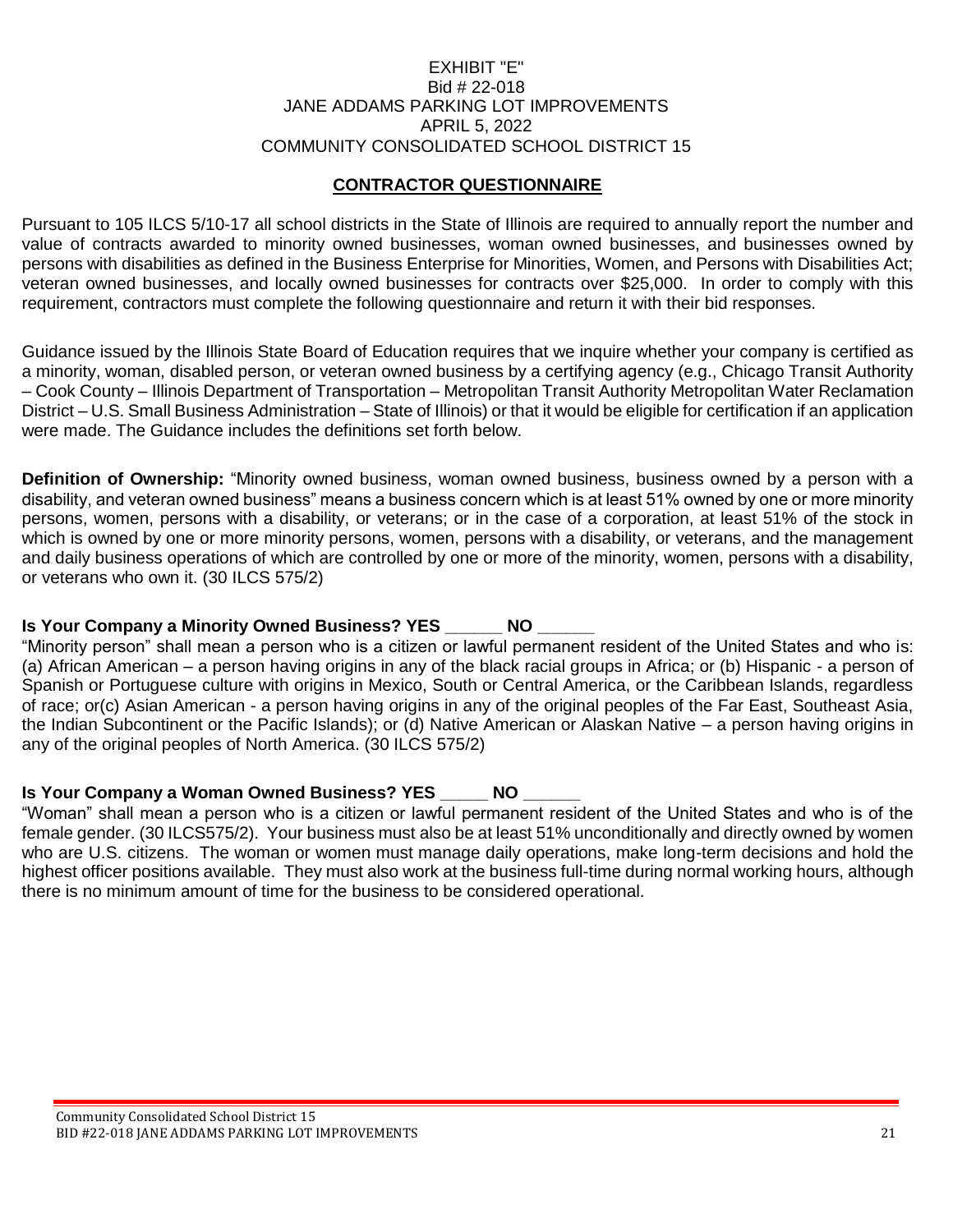#### **Is Your Company a Business Owned By Persons with Disabilities? YES \_\_\_\_\_\_ NO \_\_\_\_\_\_**

"Person with a disability" means a person who is a citizen or lawful resident of the United States and is a person qualifying as being disabled, where "Disabled" means a severe physical or mental disability that: (a) results from: amputation, arthritis, autism, blindness, burn injury, cancer, cerebral palsy, cystic fibrosis, deafness, head injury, heart disease, hemiplegia, hemophilia, respiratory or pulmonary dysfunction, mental retardation, mental illness, multiple sclerosis, muscular dystrophy, musculoskeletal disorders, neurological disorders, including stroke and epilepsy, paraplegia, quadriplegia and other spinal cord conditions, sickle cell anemia, specific learning disabilities, or end stage renal failure disease; and (b) substantially limits one or more of the person's major life activities. Another disability or combination of disabilities may also be considered as a severe disability for the purposes of item (a) if it is determined by an evaluation of rehabilitation potential to cause a comparable degree of substantial functional limitation similar to the specific list of disabilities listed in this definition. (30 ILCS 575/2).

#### **Is Your Company a Veteran Owned Business? YES NO**

"Veteran owned" [means a](https://www.lawinsider.com/dictionary/locally-owned-enterprise) business that is at least 51% owned by a veteran or veterans who are U.S. citizens and who control and operate the business

**Is Your Company a Locally Owned Business YES \_\_\_\_\_\_ NO \_\_\_\_\_\_ as it relates to this School District?**

For purposes of this questionnaire, "Locally Owned" means that the registered address or principal place of business of the company is located within the boundaries of the school district. For a corporation, LLC, LP, LLP, or LLLP, the registered address is the address for business on file with the Illinois Secretary of State. For all other business entities, the principal place of business is where the books and records of the business are kept and/or the management of the business works.

| <b>COMPANY NAME</b>                       |        |                      |              |
|-------------------------------------------|--------|----------------------|--------------|
| SIGNATURE OF BIDDER                       |        | <b>PRINT NAME</b>    | <b>TITLE</b> |
| <b>EMAIL ADDRESS</b>                      |        |                      |              |
| ADDRESS OF COMPANY                        | (CITY) | (STATE)              | (ZIP CODE)   |
| PHONE NUMBER                              |        | DATE OF BID RESPONSE |              |
| Community Consolidated School District 15 |        |                      |              |

BID #22-018 JANE ADDAMS PARKING LOT IMPROVEMENTS 22